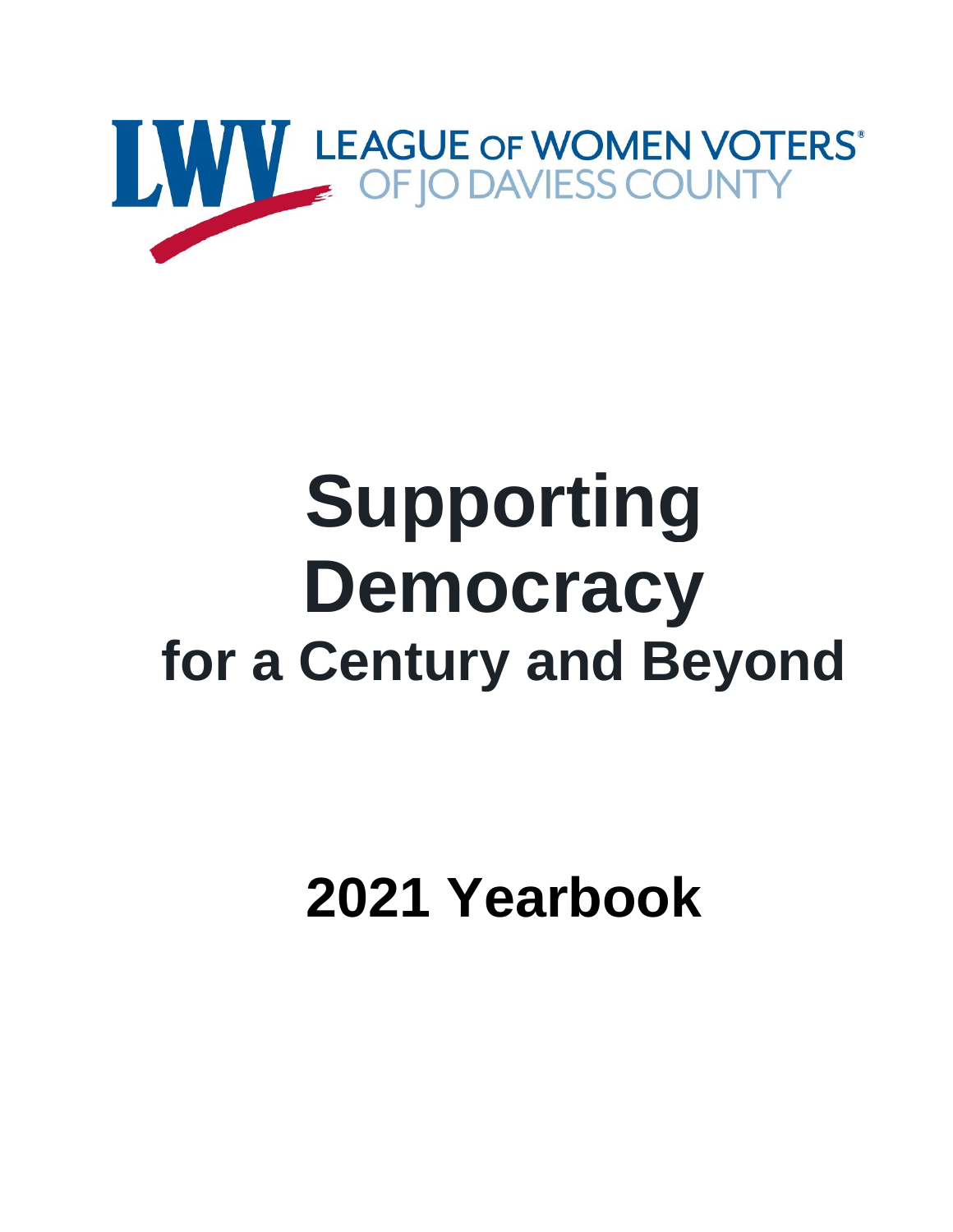# *TABLE OF CONTENTS*

#### *page*

| 2        |
|----------|
| 3        |
| 4        |
| 5        |
| $6 - 11$ |
| 12       |
|          |
| 16       |
| 17       |
| 18       |
| 19       |
| 20       |
| 21       |
|          |
| 29       |
| 30       |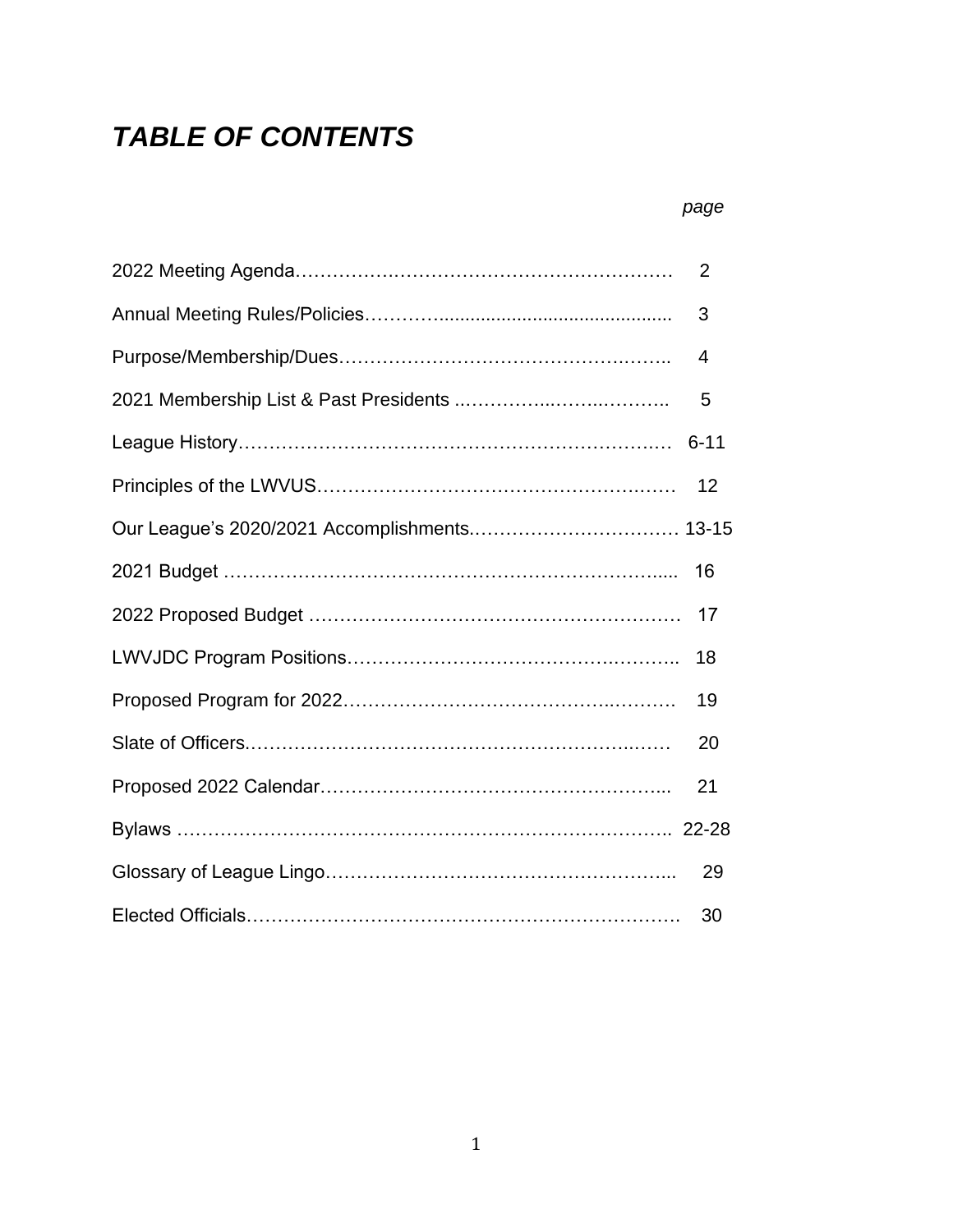# **41st Annual Meeting of The League of Women Voters of Jo Daviess County Virtual November 6, 2021 AGENDA**

12:45 PM Registration

#### 1 PM BUSINESS MEETING

Call to Order--- President Shari Kochman

Financial Report: Treasurer Judy Gratton

Old Business

New Business

Presentation of the 2021 Budget: Judy Gratton

Nominating Committee Report: Irene Thraen-Borowski

Election of Officers: Shari Kochman

Bylaws Changes: Kathy Pearson

Re-adoption of Current Program Positions: Kathy Pearson

Recognition of Outgoing Board Members: Kathy Pearson

Other New Business

Adjournment

1:30 PM Program: **How the LWV Protects our Water** *Presentation & panel discussion* Presenters: Beth Baranski & Bonnie Cox, Panelists: Eric Dregne, Matt Oldenburg, and Jay Solomon – moderated by Beth Baranski

#### 2:30 PM Conclusion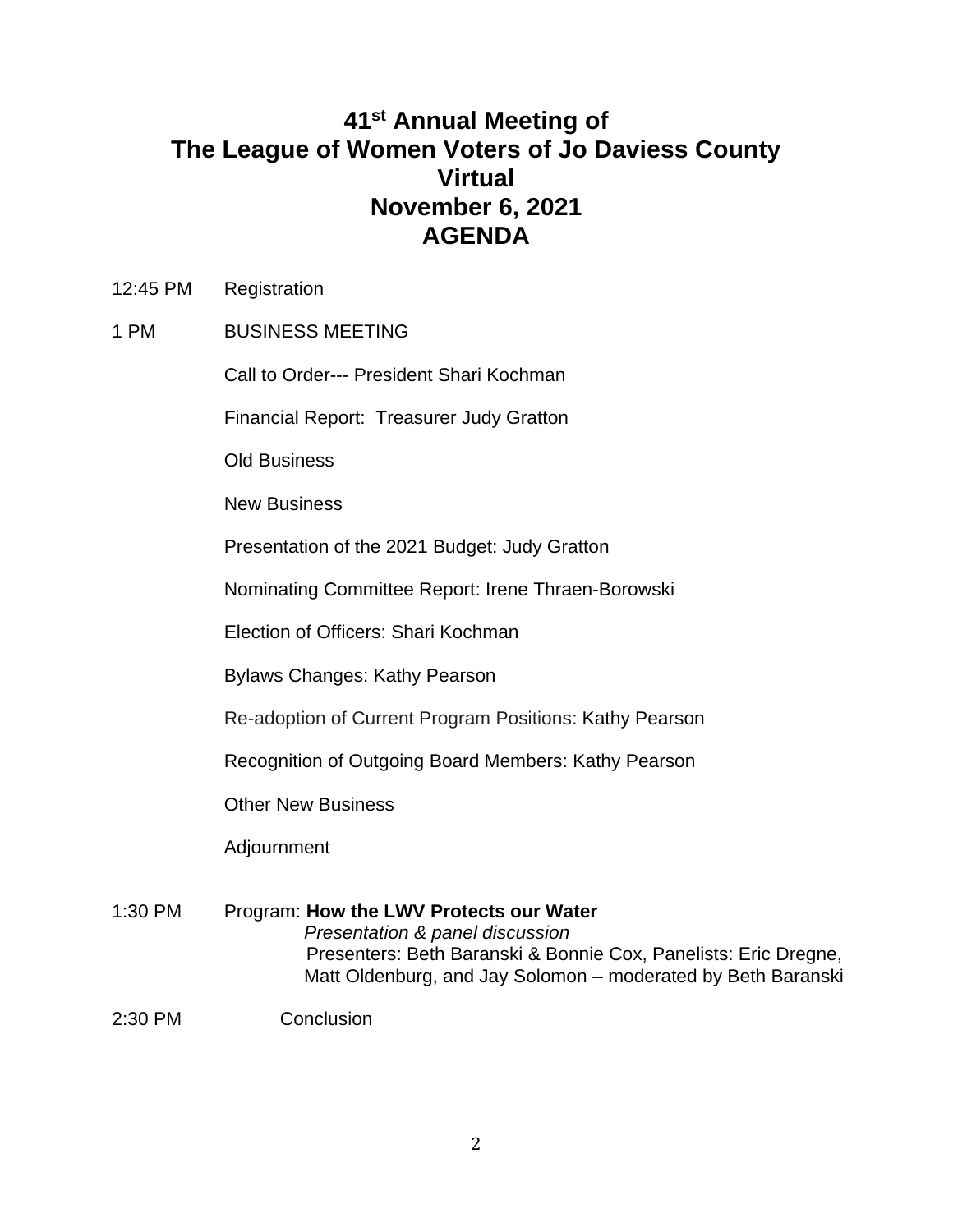# **League of Women Voters of Jo Daviess County November 6, 2021**

#### Annual Meeting Rules

1. Names will identify members on their Zoom photos.

2. Only voting members and those authorized by the chair may address the assembly.

3. Any lengthy motions must be written into the Zoom chat and the chair or secretary will recognize them.

4. The assembly shall try to stay within a reasonable time schedule.

\*\*\*\*\*\*\*\*\*\*\*\*\*\*\*\*\*\*\*\*\*\*\*\*\*\*\*\*\*\*\*\*\*\*

#### **POLICIES**

#### **Nonpartisan Policy**

The League of Women Voters does not support or oppose any political party or candidates. Individual members are encouraged to participate fully in supporting the party and candidates of their choice and to serve their communities.

Re-adopted September 26, 2012

#### **Diversity Policy**

Diversity, Equity, and Inclusion Policy LWV is an organization fully committed to diversity, equity, and inclusion in principle and in practice. Diversity, equity, and inclusion are central to the organization's current and future success in engaging all individuals, households, communities, and policy makers in creating a more perfect democracy. There shall be no barriers to full participation in this organization on the basis of gender, gender identity, ethnicity, race, native or indigenous origin, age, generation, sexual orientation, culture, religion, belief system, marital status, parental status, socioeconomic status, language, accent, ability status, mental health, educational level or background, geography, nationality, work style, work experience, job role function, thinking style, personality type, physical appearance, political perspective or affiliation and/or any other characteristic that can be identified as recognizing or illustrating diversity.

Updated & Re-adopted February 1, 2020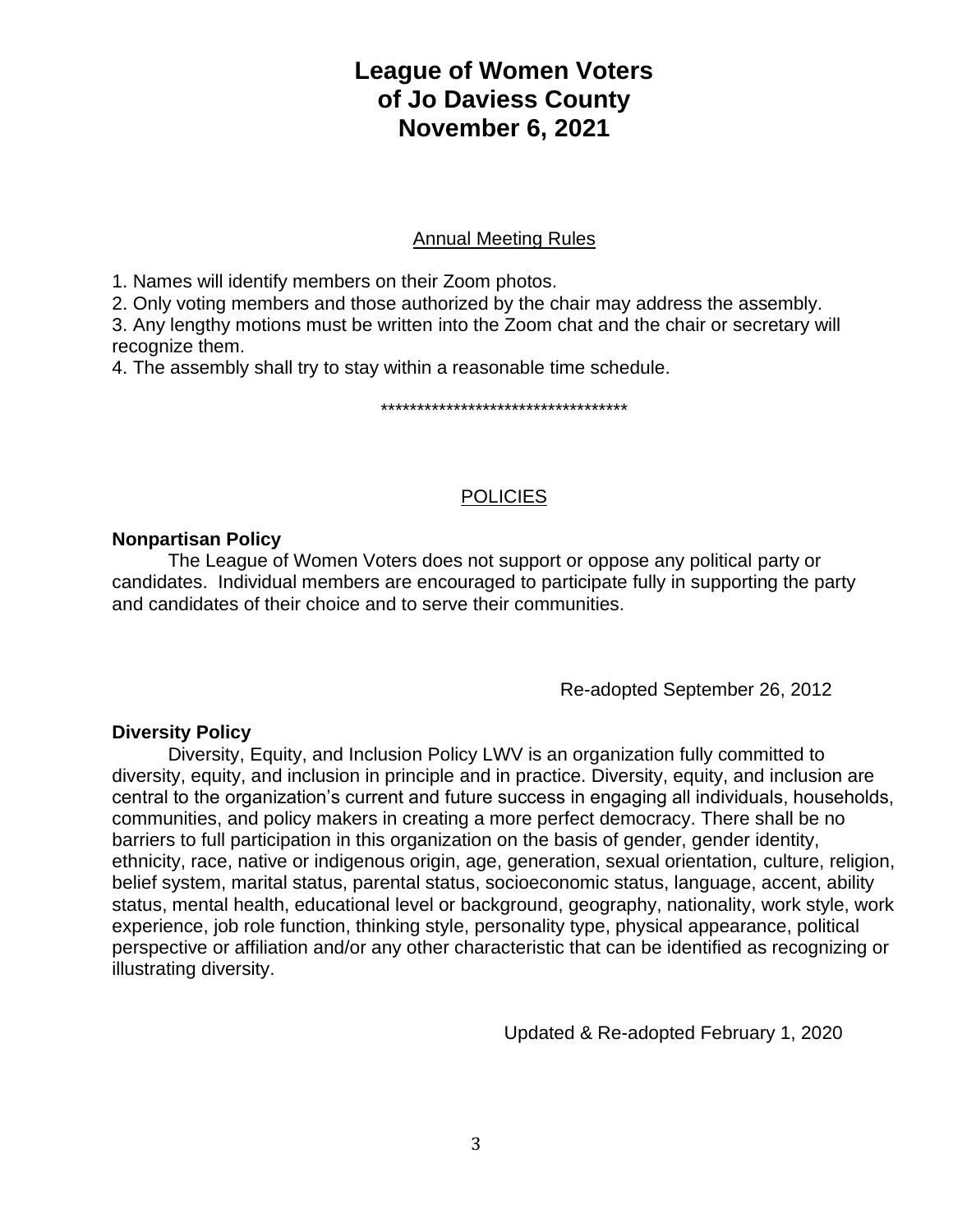# **PURPOSE**

The purposes of the League of Women Voters of Jo Daviess County of Jo Daviess County are to promote political responsibility through informed and active participation of citizens in government and to act on selected governmental issues.

# **MEMBERSHIP**

- Membership is open to all persons at least 16 years of age.
- Household memberships are open to two adults living in the same home.
- Honorary life membership is granted to those who have been voting members of the LWVJDC for fifty years or more.
- All others who join the LWVJDC shall be associate members.

# **DUES**

(blue is previous language, is what it will be if the fiscal year is changed.)

- Dues are payable by December 31 JUNE 30 for the following year.
- When two members reside at the same address, in a common household, a payment equal to one and one-half times the payment per person shall be made.

New members will pay dues at the time they join the LWVJDC. Any members who join after July 1 JANUARY 1 will be considered paid members until the second JANUARY 1 following their original dues payment.

Dues payment amounts:

\$25---Student or Young Adult Member (under 35) \$60---Regular Member \$90---Household Membership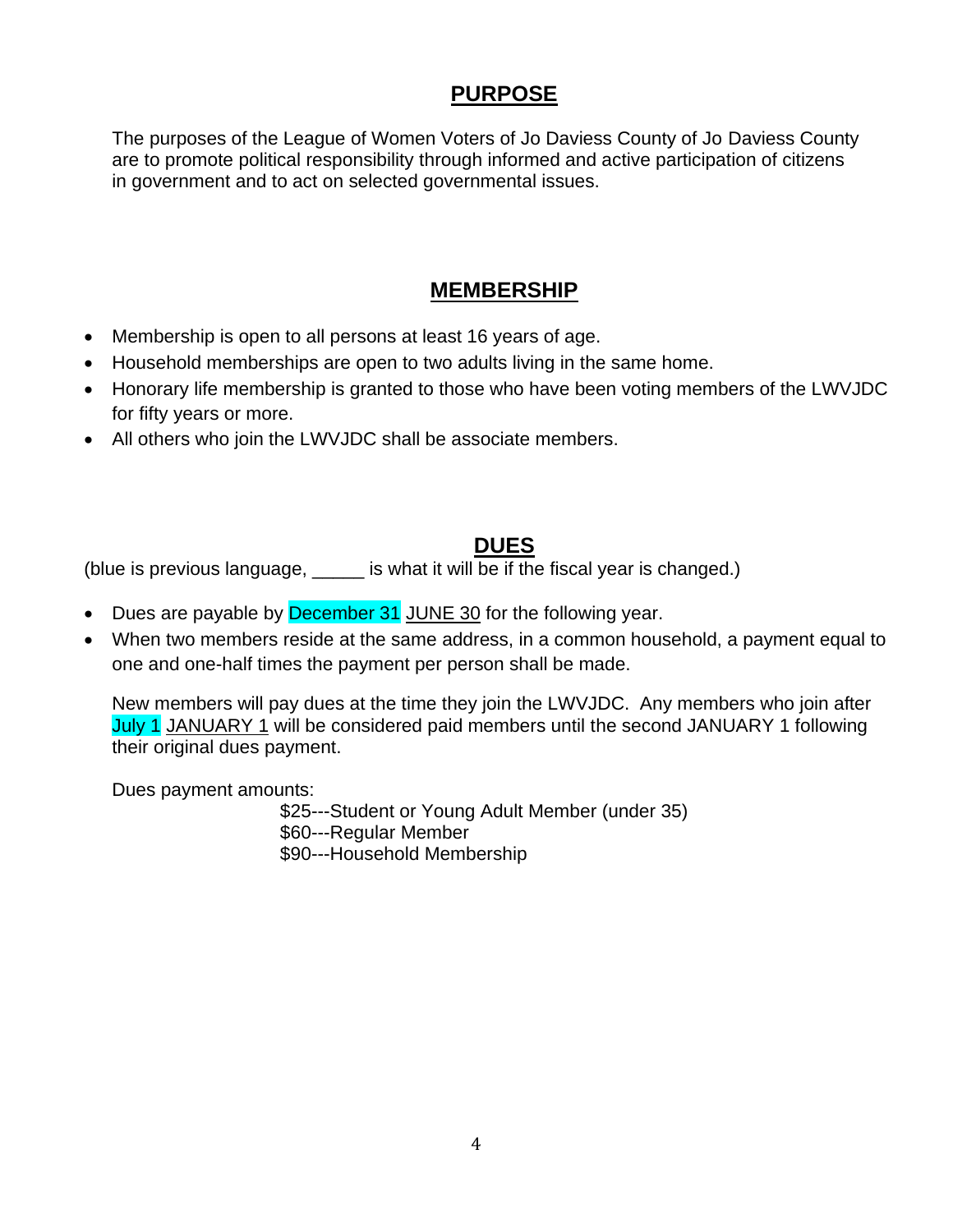## **2021 MEMBERSHIP**

Amy Alderman Suzanne Anderson Beth Baranski Jim Baranski Carol Bell Lynda Borsdorf Linda Broderick Lisa Buman Toni Campbell Stephanie Cocagne Larry Cording Sue Cording Bonnie Cox John Cox Marcia Crook Jeffrey Danna Betsy Eaton Mary Edwards Janet Eggleston Nicole Frank Gail Gabbert Diane Gallagher Lynn Giles Eleida Gomez

Char Goode Judy Gratton Linda Howard Peter Kaufmann Shari Kochman Jan Lavacek Emily Legal Esther Lieberman Susan Lipnick Alice Lundh Diann Marsh Catiana McKay Bev Mellskog Peg Murphy Dolores Nack Emily Nicolin Kevin Nicolin Brett Noble Rose Noble Jean Norman Hesper Nowatzki Geraldine Oberman Emily Painter Gregg Painter

Deborah Pausz Kathy Pearson Charlene Price Hendrica Regez Jane Rickman Mary Rooney Sheahen Kerry Shelke Sandeep Shelke Peggy Stortz Carole Sullivan Earl Thompson Kimberly Thompson Irene Thraen-Borowski Keith Thraen-Borowski Karlyn Van Gelder Karen Walters Diane Westervelt Janet Zehr Karen Zehr

#### *PAST PRESIDENTS*

| 1982-1983 | <b>Margaret Moss</b>       | 2007-2008 | Executive Committee: Lu Bleveans,       |
|-----------|----------------------------|-----------|-----------------------------------------|
| 1983-1984 | Marge Hospodar             |           | Jake Bleveans, and Julie Bruser         |
| 1984-1985 | Mary Purdy                 | 2008-2009 | Executive Committee: Lu Bleveans,       |
| 1985-1987 | <b>Esther Lieberman</b>    |           | <b>Jake Bleveans</b>                    |
| 1987-1989 | <b>Judy Gratton</b>        | 2009-2010 | <b>Executive Committee: Lu Bleveans</b> |
| 1989-1990 | <b>Carolyn Gustafson</b>   |           | Jake Bleveans, Kathy Pearson            |
| 1990-1991 | Fern Anderson              | 2010-2011 | Executive Committee: Bonnie Cox,        |
| 1991-1992 | Fern Anderson and          |           | Ellen Wittenbrink, Kathy Pearson, and   |
|           | Lois Kruse (Co-Presidents) |           | <b>Ruth Foley</b>                       |
| 1992-1994 | Faye McCoy                 | 2011-2016 | <b>Bonnie Cox</b>                       |
| 1994-1995 | Unfilled                   | 2016-2018 | <b>Sue Cording</b>                      |
| 1995-1999 | Marcella Arnold            | 2019-2020 | Sue Cording and Irene Thraen-Borowski   |
| 1999-2001 | <b>Bonnie Cox</b>          |           | (Co-Presidents)                         |
| 2000-2004 | Carrie Altfillisch-Melton  | 2020-2021 | Jeanie Norman & Irene Thraen-Borowski   |
| 2005-2006 | <b>Richard Pouzar</b>      |           | (Co-Presidents)                         |
|           |                            | 2021-2022 | Shari Kochman                           |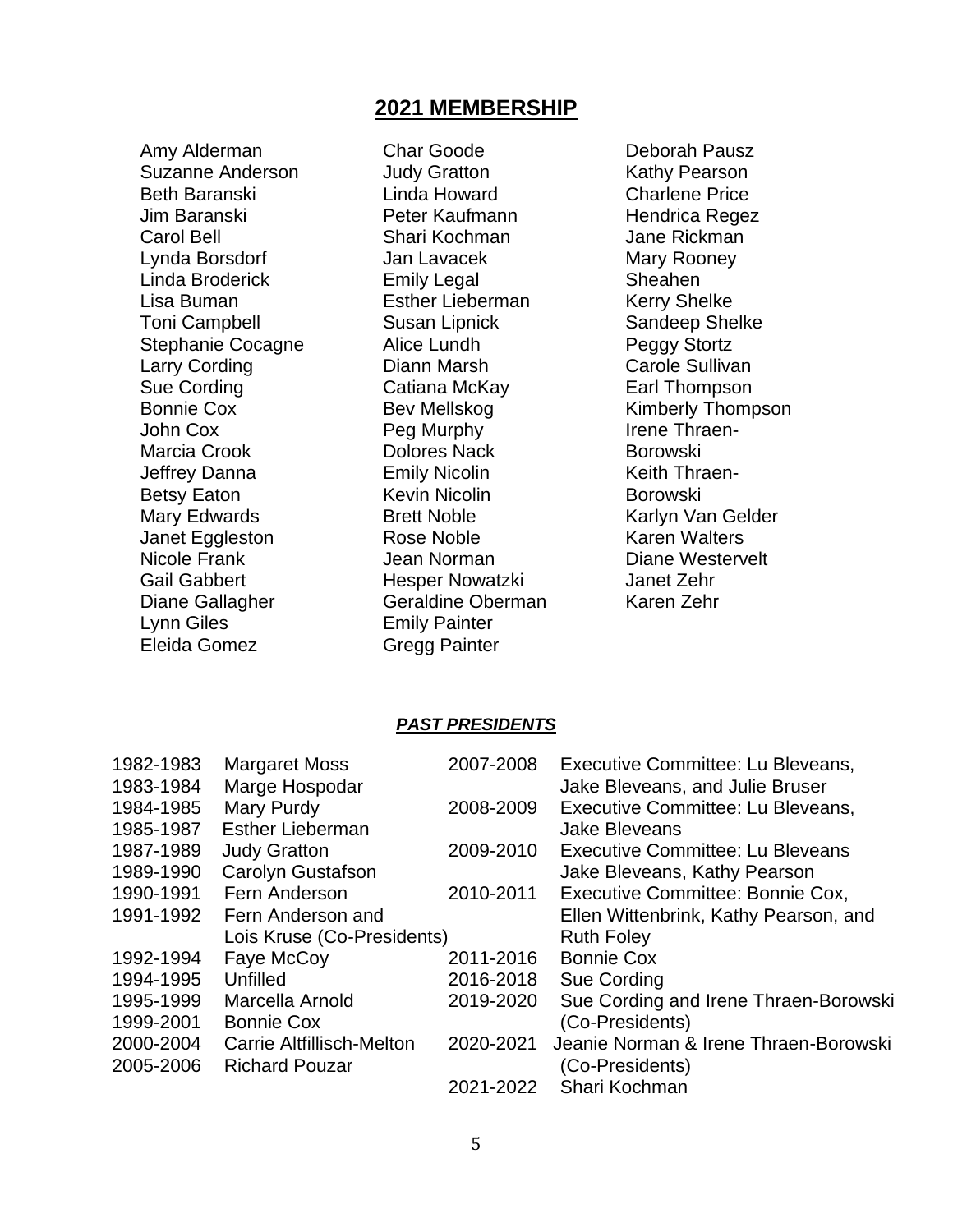#### **HISTORY OF THE LEAGUE OF WOMEN VOTERS of JO DAVIESS COUNTY**

The idea of a League of Women Voters in Jo Daviess County began with Marge Hospodar and Bonnie Cox. Marge had been very active in the League in Oak Park and she talked with Bonnie about starting one here.

In February, 1981, representatives from the Illinois LWV spoke to a public meeting at the old Kentucky Fried Chicken (now home to the "Galena Gazette". Interest was great and so the process began, starting with the designation of our League as "pre-provisional" in September, 1981. Following completion of certain requirements, our League was given "provisional" status in March, 1983.

Our activities during these two stages included:

*Juvenile Court Watching (1981) Study and consensus on:*

- Alternatives to Prison (3-83)
- National Security (10-83)
- Conducting a jail survey (12-83)
- Conducting an income assistance survey (2-84)
- Marital Property Law (4-84)

*Conducting a Child Welfare Roundtable, led by LWVIL members (3-83) Attending legislative seminars in Springfield Attending LWVIL conventions Hosting candidate forums Building an observer corps (of public governing bodies) Voter registration and Attending regional workshops.*

In order to become a full-fledged League, we also had to:

- Have at least 40 members;
- Write bylaws:
- Prepare a feasibility study;
- Do a study of local government issues;
- Write a nonpartisan policy;
- Develop program;
- Do citizen education;
- Elect officers:
- Financially support the League;
- Publish a "This is Jo Daviess County" booklet; and
- Publish a "Voter" newsletter.

Having accomplished all of this, we gained full local League status in January, 1985!

With our new status, we were able to conduct local studies, come to consensus and take action on:

- Natural Resources (1983)
- Mental Health Services: Preventive and Early Intervention (1985-86)
- Land Use and the Environment
- Planning and Zoning: Study of Land Use Planning & Practices in JDC (1989-90)
- Ground –Water Quality in JDC (1986)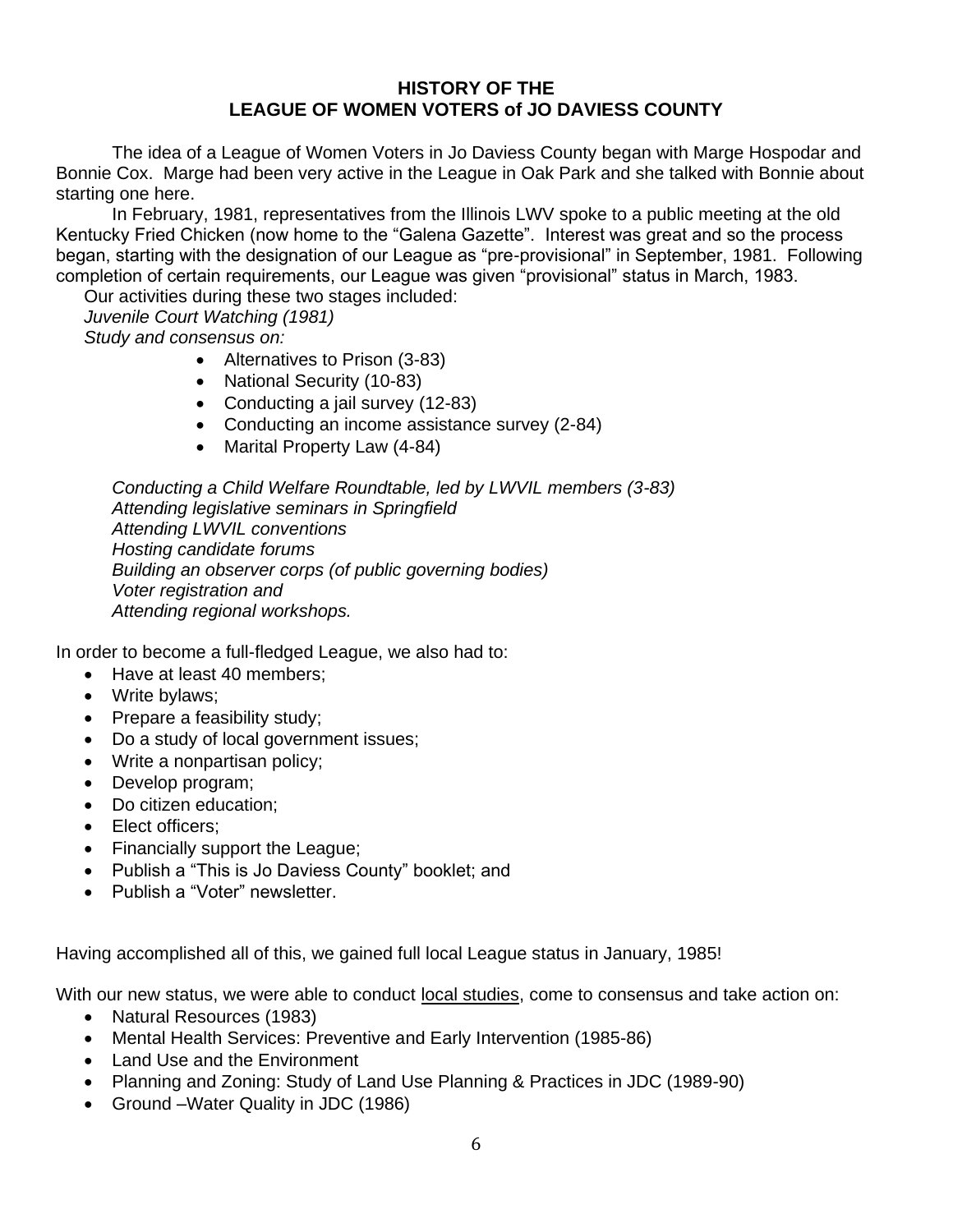Studies conducted and consensus building continued:

- Landfill Proposals (involving public meetings to educate residents re. the expansion of a landfill near Galena, circulating petitions and mounting an intensive letter-writing campaign. The landfill sale did not take place and EPA closed the landfill site.) (Fall, 1993)
- Children at Risk (2000)
- Breaking the Cycle of Violence (2001)
- Citizen Involvement (2005)
- Immigration in the Tri-State Area (2006)

## LWVIL Studies:

- Education (1980s)
- Community Mental Health (1987)
- Early Childhood Intervention (1998)
- KidCare (Illinois program providing health care coverage to children of low-income, working parents)
- Local Government
- **Election Administration**
- Campaign Finance (2000)
- Death Penalty (2003)
- Pension Study (2012)
- Charter Schools (2014)

## LWVUS Studies:

- Agriculture (1987)
- Health Care (1991)
- Education (2011)

# Honors Received:

- JDC Bar Association's **Lifetime Liberty Bell Award** in special recognition to persons or organizations with many years of outstanding service to their communities (May, 1997)
- Riverview Center, Inc.'s **Outstanding Community Leadership Award** (for efforts in helping to establish the Mental Health 708 Board) (2001)
- **Making A Difference Award** from LWVIL for our 3-year project on "Smart-Growth for Our County" Roundtable, "Tour de Sprawl" and a citizen education project on the County Comprehensive Plan (at the request of the JDC County Board and chaired by Lu Bleveans and Dick Pouzar) (Summer, 2003)
- **56th Biennium Community Impact Award from the LWVIL** for LWVJDS's "work in engaging and educating its community to appreciate the myriad issues and perspectives triggered by the siting of a mega dairy in Nora, Illinois, including learning more about the geology and hydrology of Jo Daviess County and encouraging science-based stewardship goals to protect water resources in the region." (2013)
- **Awarded the "Effective Community Engagement Award" at the LWVUS 2016 Convention in Washington, D.C.**, for our Water Resource Management Planning efforts in the county.
- **Nutrient Sensor Action Challenge Stage I Prize** of \$10,000 received for winning proposal to conduct continuous nutrient monitoring on the Galena River with low-cost sensors (2017).
- **2018 Blackhawk Hills Regional Council Award** for our water resource management work
- **2018 Watershed Stewardship Award from the Illinois Lake Management Association**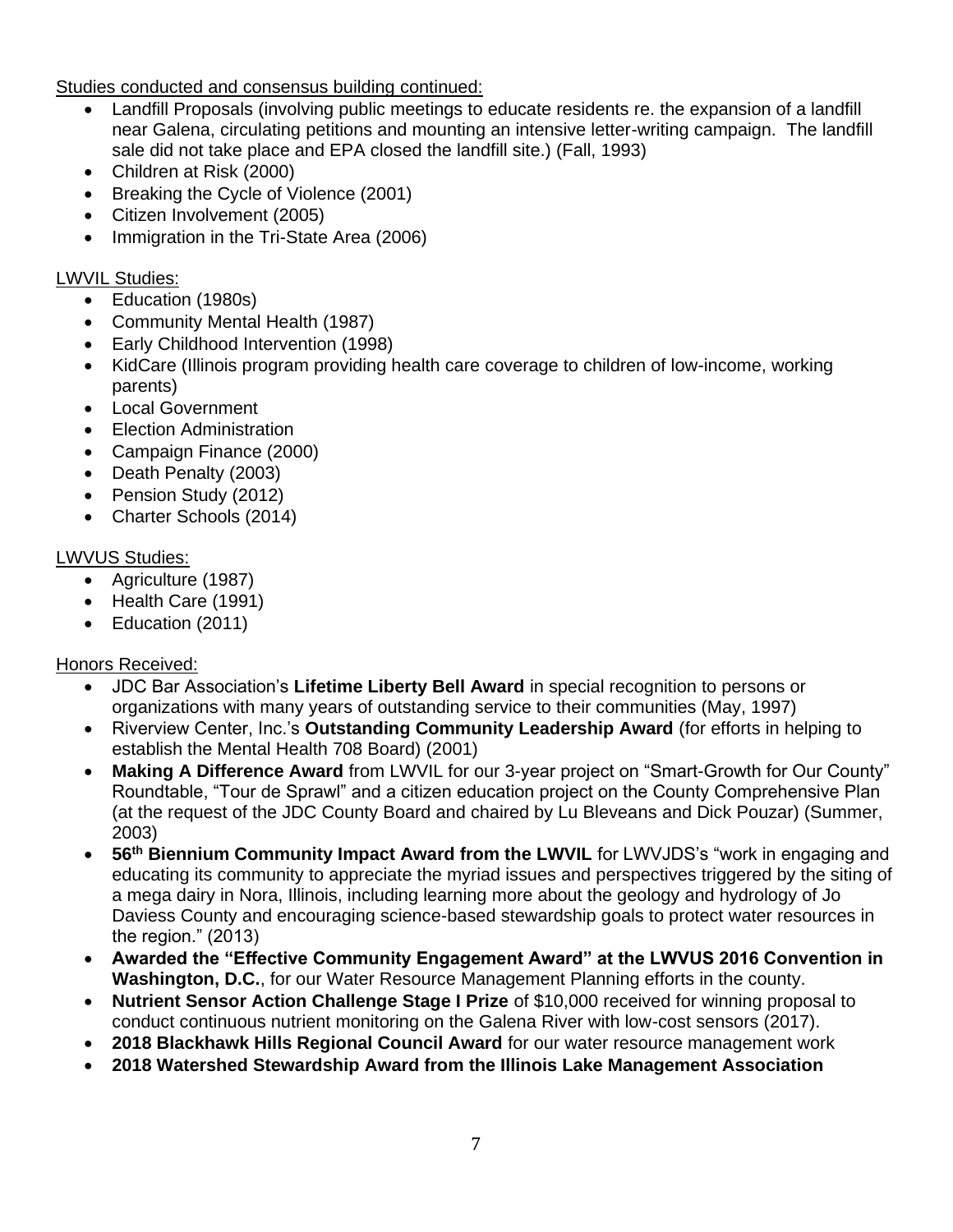Fundraising Efforts:

- Garage Sales
- "League Day" for shopping (Participating merchants donated 10% of any sale to a customer stating, "This is a League purchase.") (November, 1981)
- Fund Drive through telephone calls (June, 1985)
- Ads in our "Voter"
- Fudge Booth  $(1985 2005)$   $(201? -$  current)
- League to League B&B (Summer, 1987)
- Chocoholic Dreams Booth at the June Arts Festival (1989, 1990)
- Silent Auction (1993)
- LWVIL fundraising calls
- "Celebrating People, Products and Progress in JDC" dinner (2015)
- From 2013 through 2018 received over \$32,000 in donations for water resource management work from various sources (City of Galena, East Dubuque Fertilizer Plant, Galena Lions Club, Grace Episcopal Environmental Committee, John & Marge Cooke, the Oak Lodge Foundation, and other private donors)
- Garage Sales. In 2021, in concern for the efforts of the Covid-19 effect, the decision was made to change our format to "If you need it, take it." Patrons could make a donation if they were able. This provided our best garage sale ever! It also built community.

#### Other Activities:

- Sponsored a roundtable on ways to improve service to children and youth in JDC. (3-83)
- Participated in "Great Decisions".
- Members attended National and State League Conventions.
- Conducted legislative interviews.
- Spearheaded a task force to organize Galena's ordinances.
- Prepared voters' guides at election times.
- Walked in Galena's  $4<sup>th</sup>$  of July Parades for several years.
- Farm Tour (2002)
- Luncheon series (2003, 2004, 2005)
- State of the County (2002, 2003)
- Held panel on computer voting at the Galena Library (the result of the "Help America Vote Act"). (2002)
- Sponsored Public Dialogue on the U.S. Health Care System leading to Congressional Hearings and action in Springfield. (2006)
- Sponsored forum on "Homeland Security Here at Home." (2006)
- Sponsored production of the play "Great American 4th of July Parade". (June, 2008)
- Members attended legislative seminars, regional workshops and leadership workshops.
- Sponsored a Mega Dairy Seminar with panel including representatives from the Illinois E.P.A. and the U.S.D.A., held at the Galena Middle School. (June, 2011)
- Members attended LWVIL issues briefings (2012, 2014-2017)
- Members attended LWVIL "State of the State" Luncheons (2013-2017)
- Members attended LWVIL conventions (2013, 2015, 2017)
- Coordinated an all-day tour for Ralph Martire with the Center for Tax and Budget Accountability, to educate on the need for a Graduated Rate Income Tax amendment to the Illinois Constitution. (2014)
- Sponsored a Gun Violence Prevention Panel Discussion with over 100 attendees (2014)
- Participated in and LWVIL Membership/Leadership Development training and implementation
- Worked with Galena Rotary Club to offer daylong conference, *Water: We're All in the Same Boat* (2017).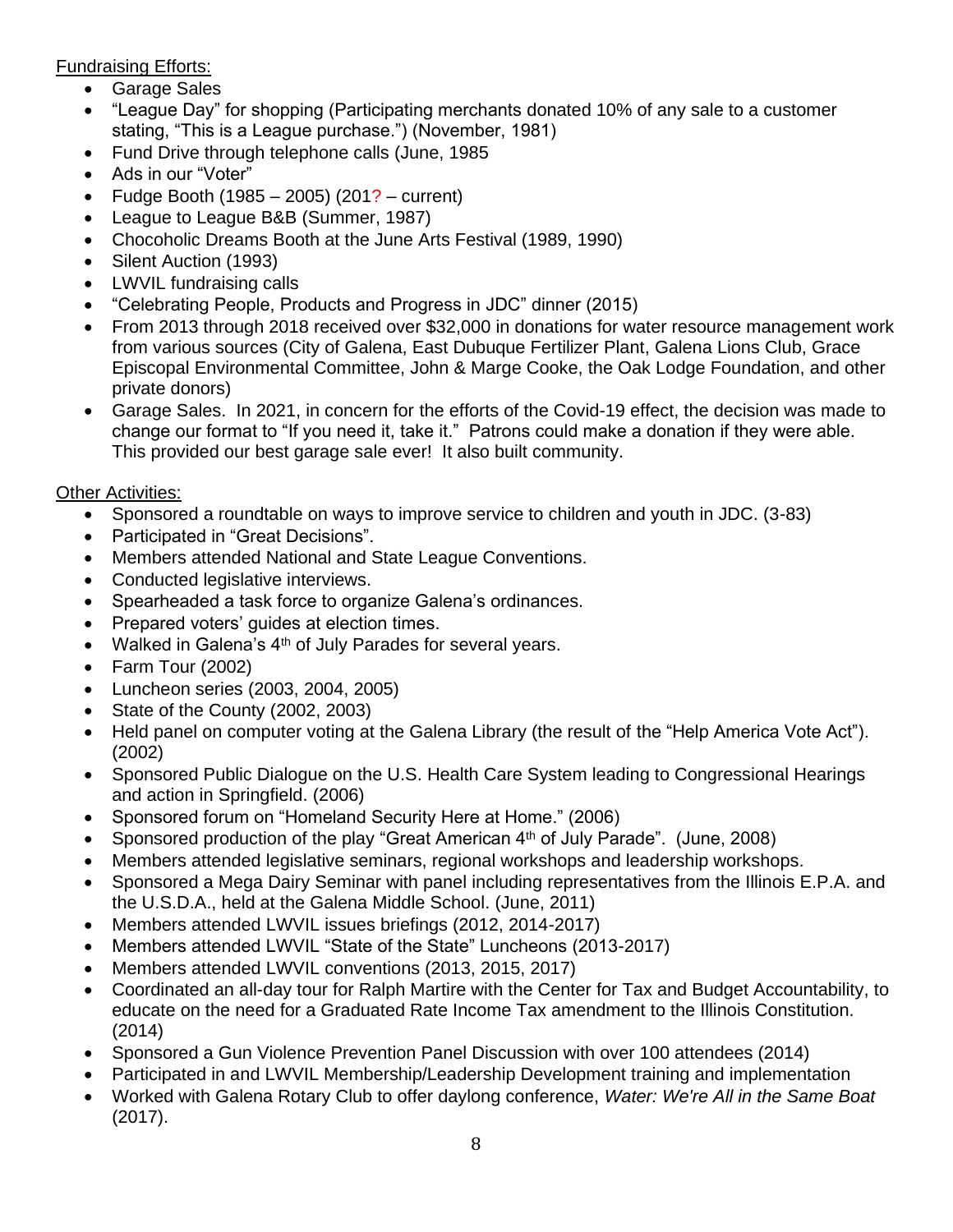Other Activities Continued:

- Initiated and led process to create the *Galena River Watershed Plan: Phase I* supported with \$38,000 Clean Water Act Section 319 grant funding through the Illinois EPA (completed in September, 2018).
- Initiated (in 2016) and led the formation of a farmer-led group in the Galena area, the "Soil & Water Health Coalition" and coordinated educational events with \$20,000 grant funding support through the US Fish & Wildlife Services Fishers & Farmers program.
- Created Jo Daviess County karst feature database in 2016 and continue to populate with data (springs, caves & sinkholes) as a model for the Driftless Area. \$17,000 in grant funding support from the US Fish & Wildlife Fish Habitat Assessment program has been received to date for this work.
- Conducted water sampling project on the Galena River and tributaries in the summer of 2017 and again in the spring of 2018 to analyze for nutrients.
- Worked with farmers in Galena River watershed area in the fall of 2018 to plant 100 new acres of cover crops as a best management practice expected to improve soil health and water quality.
- We started a book club of members and non-members, meeting every other month. Books read have a them that we can relate our goals and stands as a League. This includes books of fiction as well as non-fiction. (2020-2021)

# Working with Other Groups:

- Worked with the County Comprehensive Planning Committee.
- Participated in Child Welfare Roundtable led by the LWVIL. (3-83)
- Worked with the LWV of Dubuque on the Arms Control Study.
- Joined with others to see that a 708 Board was established.
- Provided a panelist for the JDC Joint Law Enforcement Association's State's Attorney race presentation.
- Served as tour guides for Top of the State Tour by 40 legislators (sponsored by the Community Development Fund of Galena).
- Joined the Driftless Area Partnership on committee to set up educational conferences to gather citizen input on County Land Use Management for the 21st Century Plan. (1998),
- Conducted a bus tour on land use "The Good, the Bad and the Ugly." (Sept., 1998)
- Co-sponsored a Kidcare Forum with the Galena Library.
- Co-hosted a forum on outdoor lighting and drafting a strong proposal for lighting with International Dark Skies Association.
- Suggested the 2001 Rotary Roundtable program of "Smart Growth for Our County" as follow-up to our "Tour de Sprawl: Working Together for Smart Growth."
- Sponsored Voter Education Forums with the Galena Chamber of Commerce on: 1) Proposed sales tax increase and 2) Highland Community College referendum. (2004)
- Co-sponsored "Challenges for a New Millennium" with the LWV of Dubuque, Jo Daviess Conservation Foundation, JDC Natural Area Guardians, Sierra Club and the Dubuque Audubon Society.
- Sponsored viewing of the movie "Iron-Jawed Angels" recounting the struggle of suffragists who fought for the 19<sup>th</sup> Amendment. (2005)
- Participated in the Take Five Series on the Environment." (2006)
- Hosted forum on possible ordinance to make Galena's commercial establishments smoke-free, at the request of Galena City Council. (September, 2006)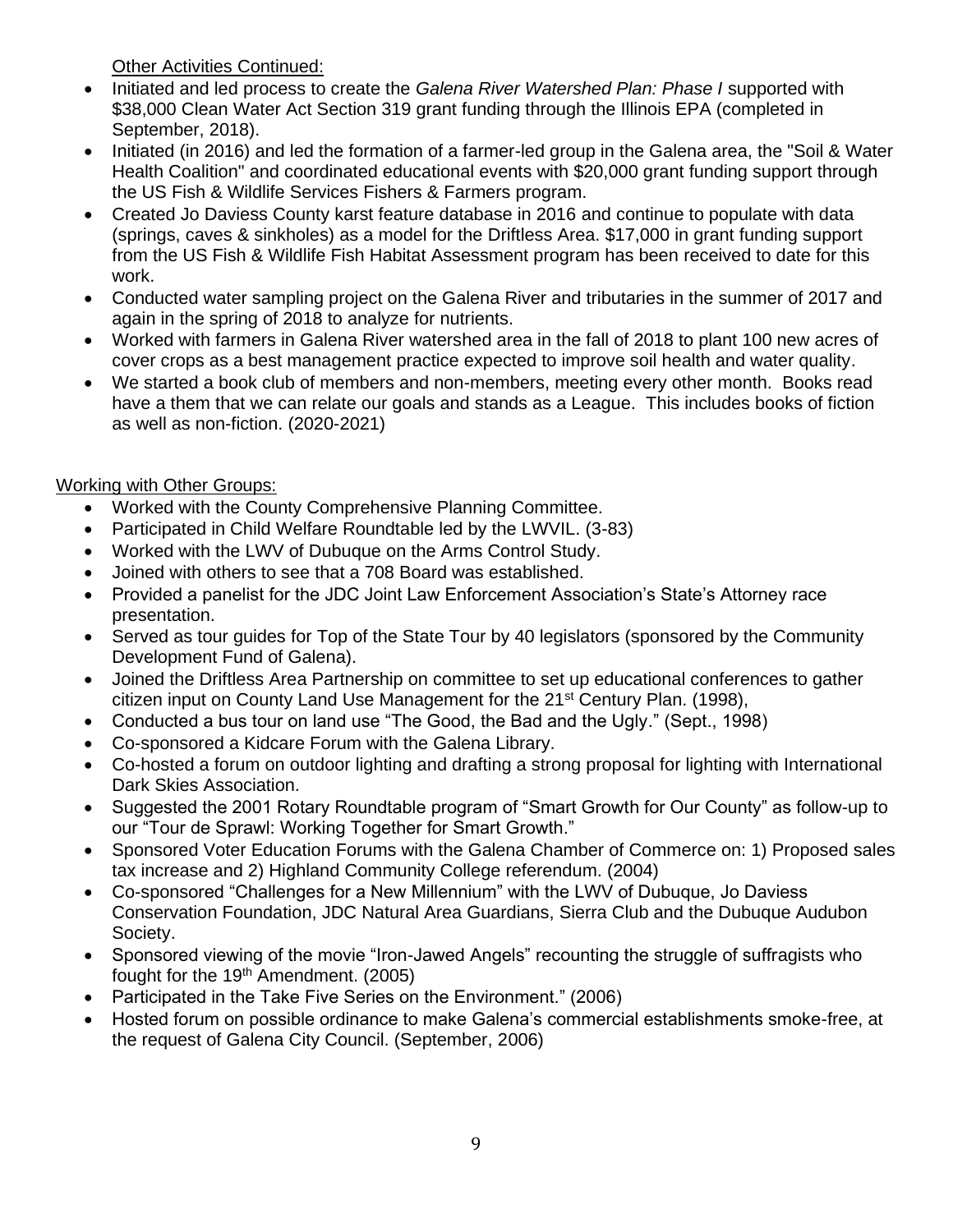Working with Other Groups Continued:

- Our members Kathy Pearson, Julie Bruser, B'Ann Dittmar and Bev Mellskog worked on the Rotary Roundtable planning committee for the 2008 roundtable on the structure of the JDC Board.
- Kathy Pearson represented the League on the Jo Daviess County Board committee researching, studying and making recommendations to the Board on board structure (2009)
- Water Protection Partnership convened (2013)
- Two-year Water Resource Planning Project commenced, including Illinois EPA-approved surveys given to all township boards and city councils, resort core boards and the county board. Everyother-month committee meetings of stakeholders were held to set goals, objectives and an action plan for a county-wide water resource management plan completed in 2016. (2014)
- Provided booth at Galena Earth Day celebrations (2013-2017)
- Presented an interactive forum ("The Land and Water Beneath Us") with the Illinois Water and Geological Survey scientists as presenters. (2103)
- Sponsored a luncheon and made a presentation to the Prairie Institute Retreat in JDC
- Sponsored a teleconference with Dr. Lynn Haefele, Classrooms First Task Force, for county superintendents and school board members to explore cost savings through cooperation. (2013)
- Several members participated in a Rotary Roundtable on Illinois" Fiscal Crisis.
- Co-sponsored a meeting on the Affordable Care Act and Health Insurance Marketplace with Midwest Medical Center and JDC Health Department. (2013-2014)
- Booklet sponsor and attendees on the Geological Survey Field Trip (2014)
- Co-sponsored, with the LWV of Dubuque, two public programs on storm water management.
- The boards of the LWV of Dubuque and LWV of JDC worked with other Leagues to form a League of Women Voters Upper Mississippi River Region Inter-League Organization (2014-2015) Sponsored first annual meeting of the UMRR ILO (October, 2015)
- Applied for a grant from the U.S. Fish and Wildlife to complete spring testing in Jo Daviess County. (2015)
- LWV of JDC named a Watershed Leader on the U.S. Fish and Wildlife website "Fishers and Farmers" (2016)
- Co-sponsored a regional conference on water issues in the Upper Mississippi River Watershed with the Galena Rotary Club. (2017)
- Worked with University of Minnesota Extension personnel to organize the training of 47 Watershed Game facilitators from Jo Daviess County and other communities in Iowa, Wisconsin and Illinois.
- Participate actively in the Watershed Leaders Network, which brings a multi-state group of farmers and those working in watersheds together.

#### Advocacy:

- Supported and evaluated the County Board's implementation of the County Comprehensive Plan.
- Lobbied for the Equal Rights Amendment. (2005)
- Voices for Children: Worked to increase public awareness of needs and provide information about resources
- Worked on Health Care: Dick Pouzar testified. (2006)
- Secured an Illinois Pollution Control Board hearing for Elizabeth, IL regarding the suitability of a CAFO near Nora, providing some of the testimony. (2012)
- Sent members to Springfield to lobby for a GRIT amendment on the November, 2014 ballot.
- Members passed petitions to get the Fair Map Amendment on the ballot. (2014 and 2016)
- Equal Rights Amendment (2017-2018)
- Abolishment of the Electoral College (2018 current)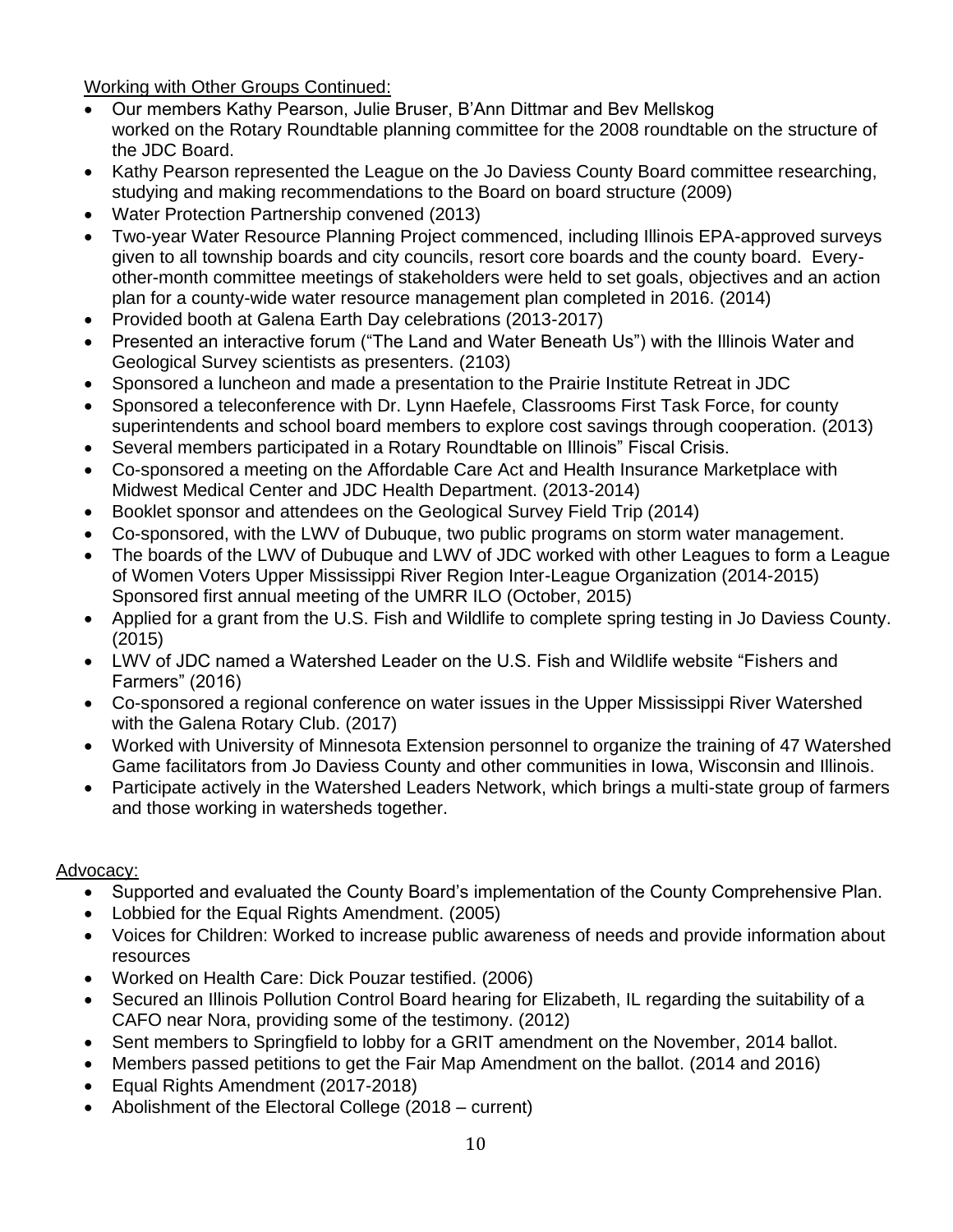#### Advocacy continued:

- Our League was represented by John and Bonnie Cox and Kathy Pearson as part of the 55+ statewide members of IWVIL's committee to pass the Fair Tax in 2020. Working in a coalition of scores of other committees and organizations, they logged many hours of meetings and actions, including: writing letters to the editor, getting "Vote" yard signs up around the county and urging people, through social media, to vote for the amendment. Though ultimately unsuccessful, the League will again pursue this as soon as it comes up in Illinois. (2020)
- Started a Mental Health Committee to examine mental health services in Jo Daviess County. We act as a facilitator for whatever interested people would like to work on this issue, as well as League members, to come together to learn what exists and what might advocate for in the way of services. (2021)

#### Outreach:

- Joined Facebook (January, 2012)
- The LWV of Jo Daviess County website went online. (2016)
- Bi-monthly newsletters
- Email sent to members as League issues and activities arise

#### League Work Leads to…

- Marge Hospodar began as an observer of the Oak Park Zoning Board and eventually became a member and chair of that board.
- Judy Gratton began as an observer of the JDC Board and went on to get elected to the board and become its first female chair.
- Bonnie Cox served on the board of LWVIL board of directors (2013-2017) and as LWVIL president. (2017-2019)

*Prepared by: Kathy Pearson, March, 2010 Updated by: Bonnie Cox, December, 2015 and January, 2017 Kathy Pearson, 2018, Beth Baranski, 2018 Committee, 2021*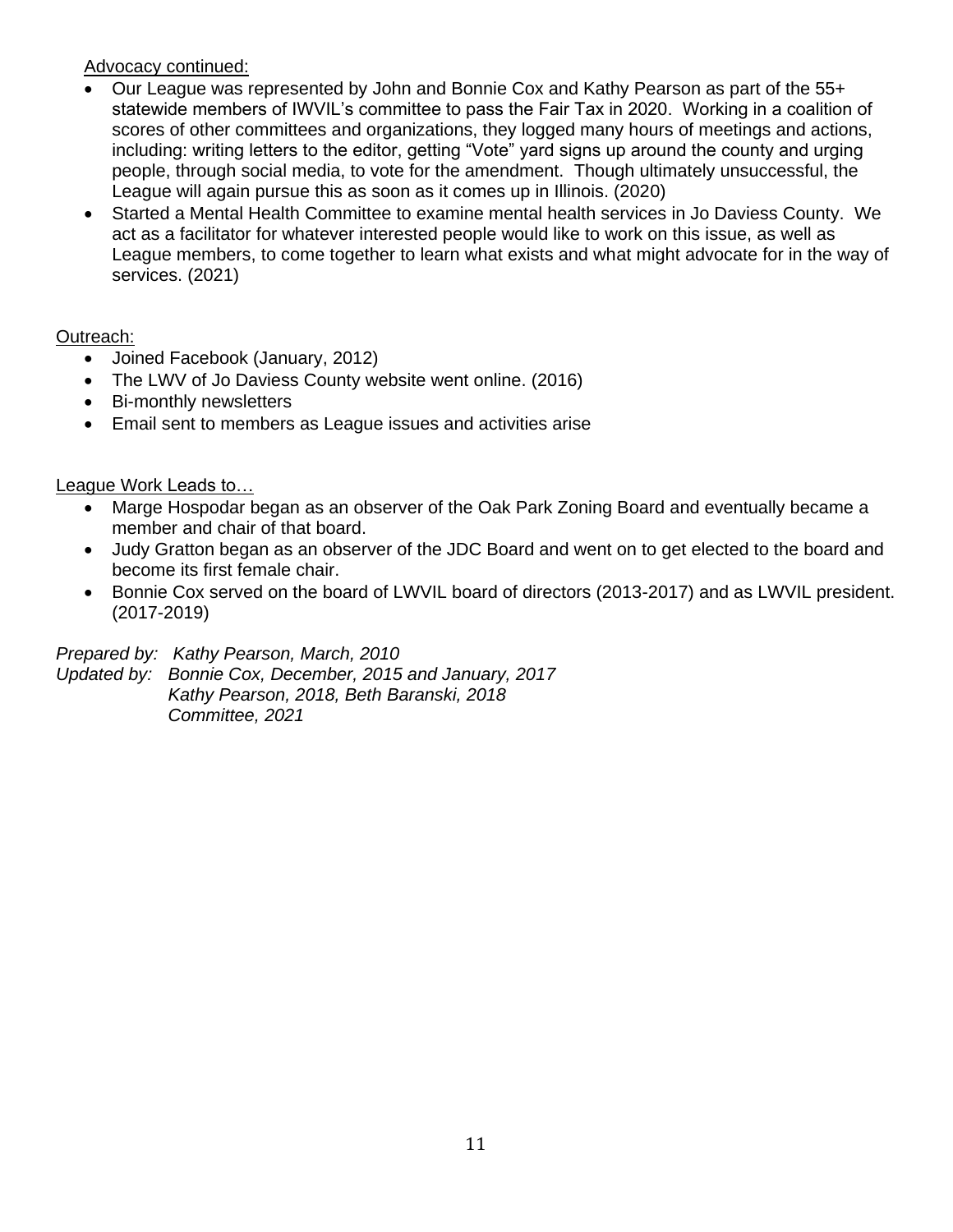# **PRINCIPLES of the LWVUS**

The League of Women Voters believes in representative government and in the individual liberties established in the Constitution of the United States. The League of Women Voters of the United States believes that all powers of the U.S. government should be exercised within the constitutional framework of a balance among the three branches of government: legislative, executive, and judicial.

The League of Women Voters believes that democratic government depends upon informed and active participation in government and requires that governmental bodies protect the citizen's right to know by giving adequate notice of proposed actions, holding open meetings and making public records accessible.

The League of Women Voters believes that every citizen should be protected in the right to vote; that every person should have access to free public education that provides equal opportunity for all; and that no person or group should suffer legal, economic or administrative discrimination.

The League of Women Voters believes that efficient and economical government requires competent personnel, the clear assignment of responsibility, adequate financing, and coordination among the different agencies and levels of government.

The League of Women Voters believes that responsible government should be responsive to the will of the people. Government should maintain an equitable and flexible system of taxation, promote the conservation and development of natural resources in the public interest, share in the solution of economic and social problems that affect the general welfare, promote a sound economy and adopt domestic policies that facilitate the solution of international problems.

The League of Women Voters believes that cooperation with other nations is essential in the search for solutions to world problems and that development of international organization and international law is imperative in the promotion of world peace.

## **WHERE DO THE PRINCIPLES COME FROM?**

The Principles are "concepts of government" to which the League subscribes. They are a descendant of the Platform, which served from 1942 to 1946 as the national repository for "principles supported, and positions taken by the League as a whole in fields of government to which it has given sustained attention." Since then, the Principles have served two functions, according to the LWVUS Bylaws:

- Authorization for adoption of national, state and local program (Article XII)
- A basis for taking action at the national, state and local levels (Article XII).

The appropriate Board authorizes action to implement the Principles once it determines that member understanding and agreement do exist, and that action is appropriate. As with other action, when there are rami cations beyond a League's own government jurisdiction, that League should consult other Leagues affected.

The National Board suggests that any action on the Principles be taken in conjunction with current League positions to which they apply and on which member agreement and understanding are known to exist. The Principles are rather broad when standing alone, so it is necessary to exercise caution when considering using them as a basis for action. Furthermore, since 1974, most of the Principles have been an integral part of the national program, most notably in the criteria for evaluating government that appear at the end of the summary of public policy positions which is available on www.lwv.org.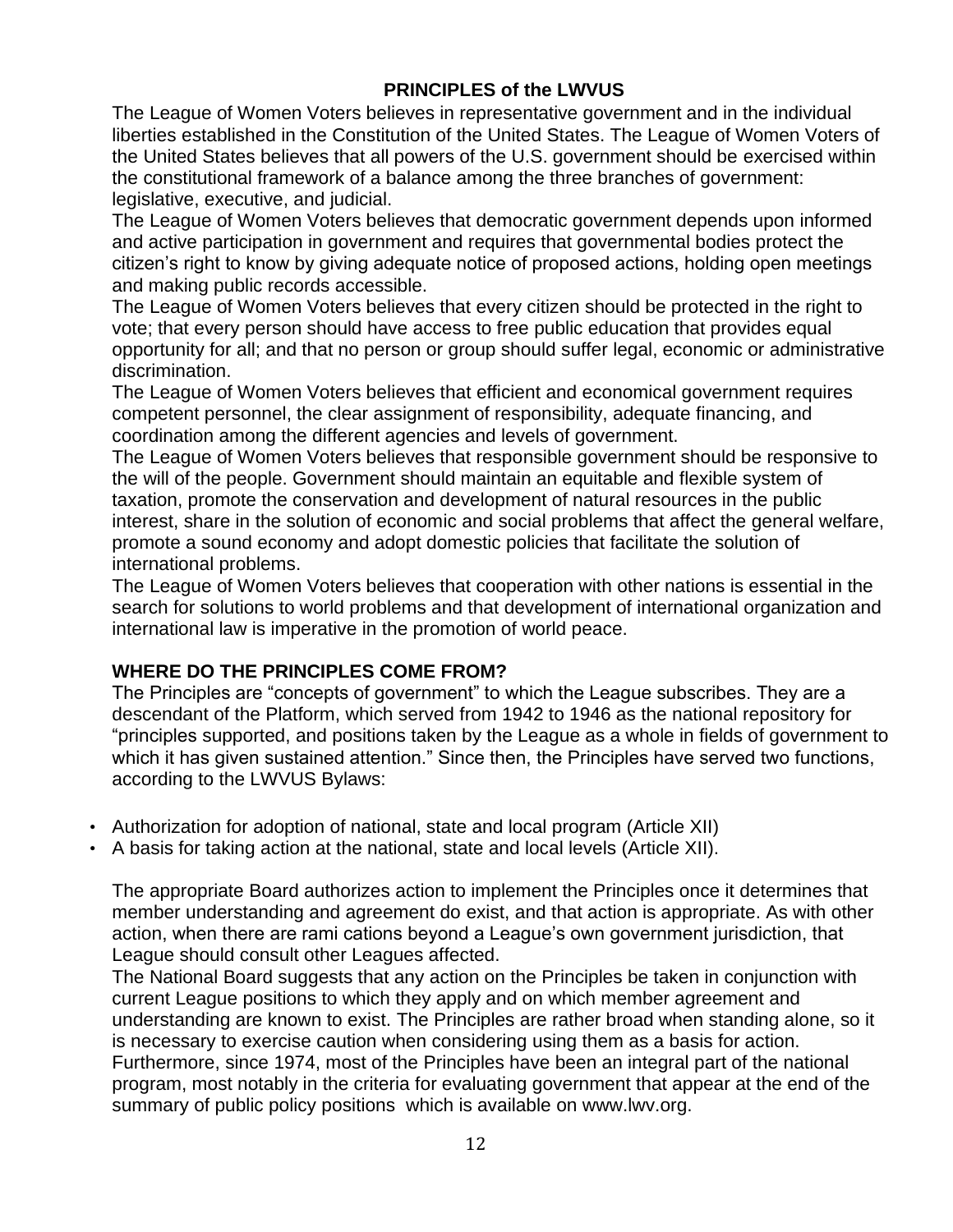#### **YEAR 2021 IN REVIEW.**

*The Pandemic continued to have long-reaching effects on our activities. As we approach our annual meeting, we still have not had any in-person general meetings and the Board has convened mostly by Zoom. Nevertheless, we have continued to inform and educate both members and the public as we stayed abreast of ongoing issues.*

January 23: Our 40th Annual Meeting was held virtually on Zoom with a business meeting including election of new board of directors. A presentation and panel discussion followed on the State of Mental Health in Jo Daviess County. Participating in the panel were Stephanie Cocagne, Colleen Farrell, Hesper Nowatzki, and Scott Toot. The panel discussion garnered much interest from members and sparked the creation of a new local committee to continue to research and develop programs to increase access to mental health services in the county.

February 10: Book Club – Blowout, by Rachel Maddow

March and April: The League encouraged participation in local elections.

April 14: Book Club – The Underground Railroad, by Colson Whitehead

April 24: Coffee and Conversations with Rep. Cheri Bustos: An online virtual gathering was held for new and current LWVJDC members to share the history of the League nationally and locally. Our District 17 Congresswoman Cheri Bustos then addressed the participants to share her thoughts on leadership and civic engagement.

Spring: The League facilitated the formation of a Mental Health Committee for the County to examine mental health, local mental health access and make recommendations over time. The committee, chaired by League member Stephanie Cocagne, meets approximately monthly with the League serving as its convener.

May 20: The League urged support of the "Clean Energy Jobs Act" (CEJA) with a letter to the editor of the Galena Gazette and to state elected officials.

June 11-13: The (almost) annual LWVJDC Yard Sale fundraiser was held under the leadership of Bonnie Cox. In light of the challenges of the previous year, the sale was held as a Recycle, Reuse, Repurpose event inviting participants to take what they need or could use and leave a donation only if able and desired to do so. It turned out to be a tremendous success both financially and in terms of building community goodwill. As a result, the board decided to hold future yard sales with the same theme and process.

June 12-13: Board members Shari Kochman and Kathy Pearson attended the virtual State of Illinois League Convention.

August 11: Book Club – Urban Tidepool, by Nancy Mullen. The author joined us for this Zoom discussion, read excerpts and answered questions.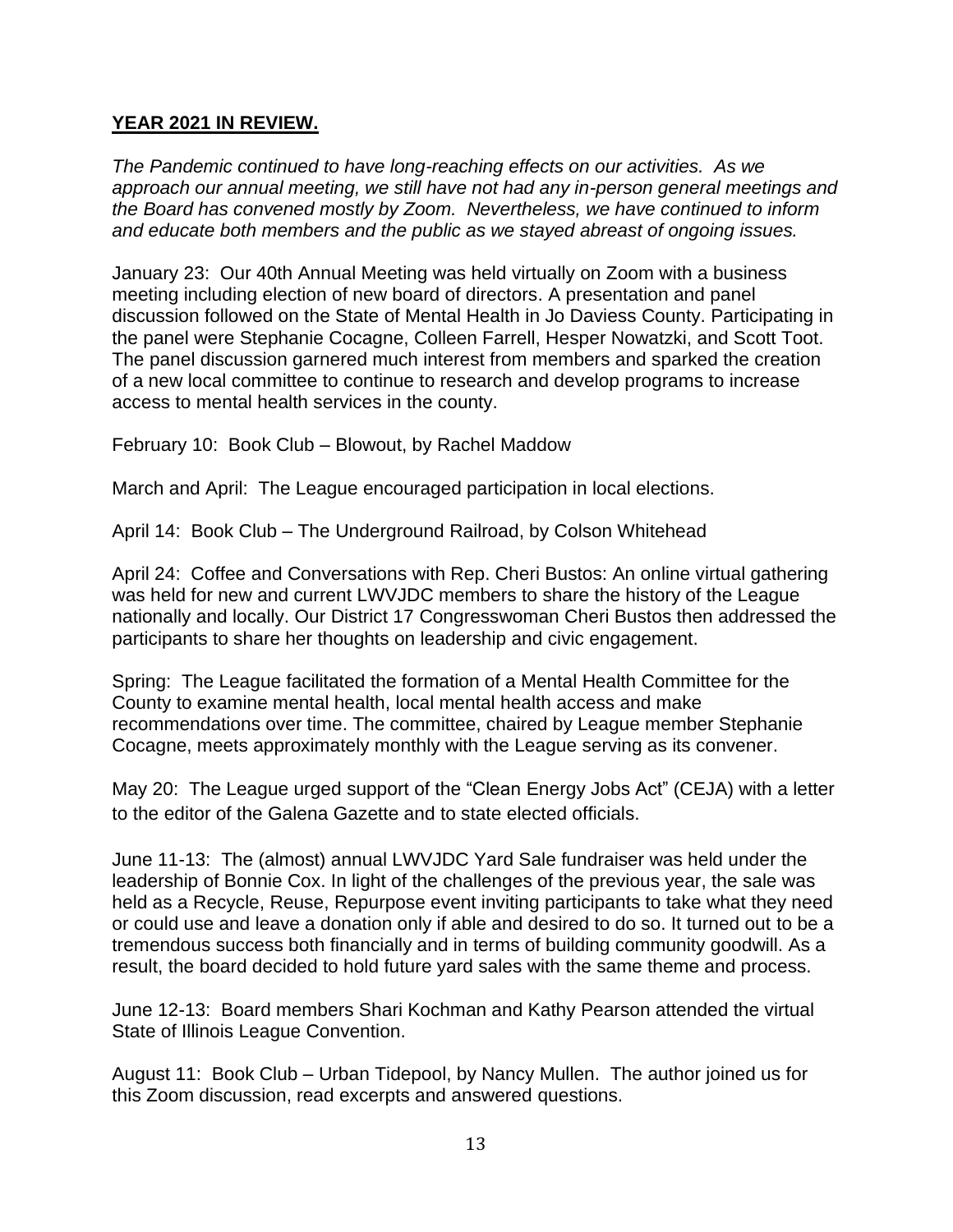October 6: Book Club – The Book Woman of Troublesome Creek, by Kim Michele Richardson

October 9-10: Country Fair Fudge Booth fundraiser. The League held its major fundraiser at the Galena Country Fair making and selling fudge. Tremendous appreciation goes out to Karen Walters and Char Goode for co-chairing the effort and to the many volunteers who made it possible. The weather on Saturday resulted in an enormous crowd and robust sales. The rainy weather on Sunday dampened activities, but still resulted in a successful effort to both raise money and awareness of the LWVJDC.

#### **Water Work Update –**

The scientists, GIS specialists, and League water program lead, Beth Baranski, celebrated completion of the webApp map containing the karst feature data layers and the video project to make the public aware of the Jo Daviess County Karst Feature Database data content and availability. The video even includes drone footage! The final film, photos, and narrative are being developed. Datasets and metadata are being prepared for publication online and will be hosted by the U.S. Fish and Wildlife Service.

In July, the U.S. Geological Survey completed their collection of samples on the Galena River to analyze for a suite of nutrients under the League's Illinois EPA grant. The U.S. Geological Survey staff will create a report summarizing the findings.

Beth is working with others on the creation of a Driftless Area Karst Trail. This year (extended into 2022 as well because of COVID) is the International Year of Caves and Karst.

University of Wisconsin Platteville made a \$5,000 contribution to the farmer group (Jo Daviess County Soil & Water Health Coalition) outreach. \$10,000 will be received for a cover crop incentive program. This is a three year program.

The League, with Beth's lead, is working on plans to create endowments with the remaining grant funds to ensure that county resource management and Galena River watershed planning and implementation projects continue in perpetuity.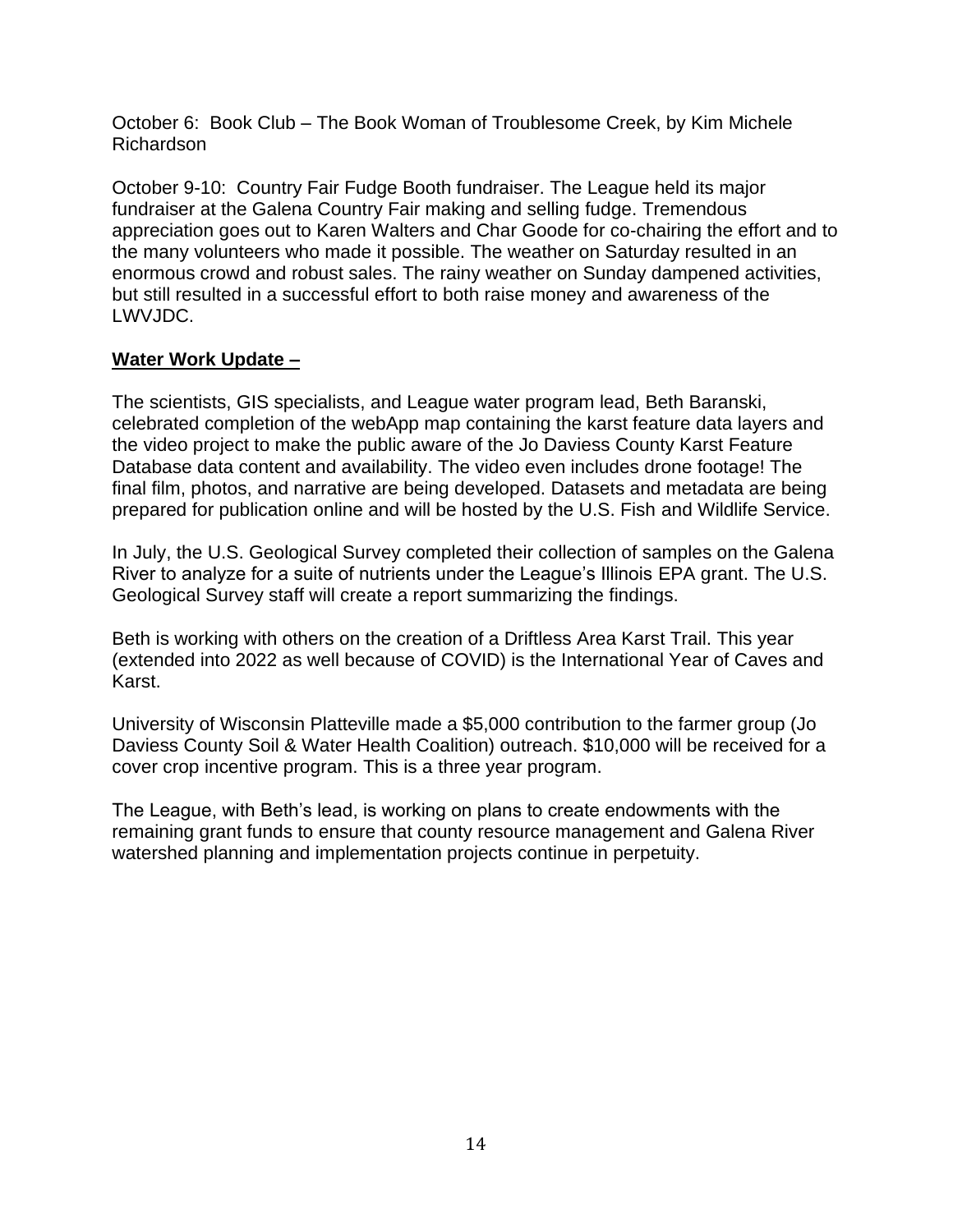**We thank the many members who support our League of Women Voters in Jo Daviess County! We are grateful for the help and support you give your local league. The following acknowledgements are for special services provided to us:** Throughout the year, our members have continued to work on the Jo Daviess County Water Resource Management Plan, including collaboration with other Leagues in the area around the Mississippi watershed. Beth Baranski, Bonnie Cox, and Judy Gratton are leaders from our LWVJDC.

We have maintained an active online presence with our new LWVJDC Website, constructed in 2019 and managed by Irene Thraen-Borowski, www.lwvjodaviess.org, and our Facebook page, also managed by Irene Thraen-Borowski, League of Women Voters of Jo Daviess County.

We're grateful for Alice Pearson Lundh, who uses her communication skills to help us organize, format, and send our newsletters, now coming on a regular basis. We're thankful that Alice will continue as LWVJDC Board Secretary.

We also thank our Issues, Action, and Candidate Forum Chairperson Kathy Pearson. Kathy organizes our forums, when we have candidates who agree to participate, and coordinates Call to Action emails.

Our Board of Directors faithfully led our local LWV with monthly board meetings to plan, coordinate, and evaluate our role in the Jo Daviess County community. All members are welcome at board meetings. You can contact our board President for meeting specifics and how to attend. Thank you to our local board leaders of 2021: Shari Kochman, President; Kathy Pearson, Vice President; Alice Lundh, Secretary; Judy Gratton and Karen Walters, co-treasurers; Amy Alderman and Irene Thraen-Borowski.

Thank you to our nominating committee: Chairperson Sue Cording, Diann Marsh, Charlene Price, and LWV Board Member Irene Thraen-Borowski.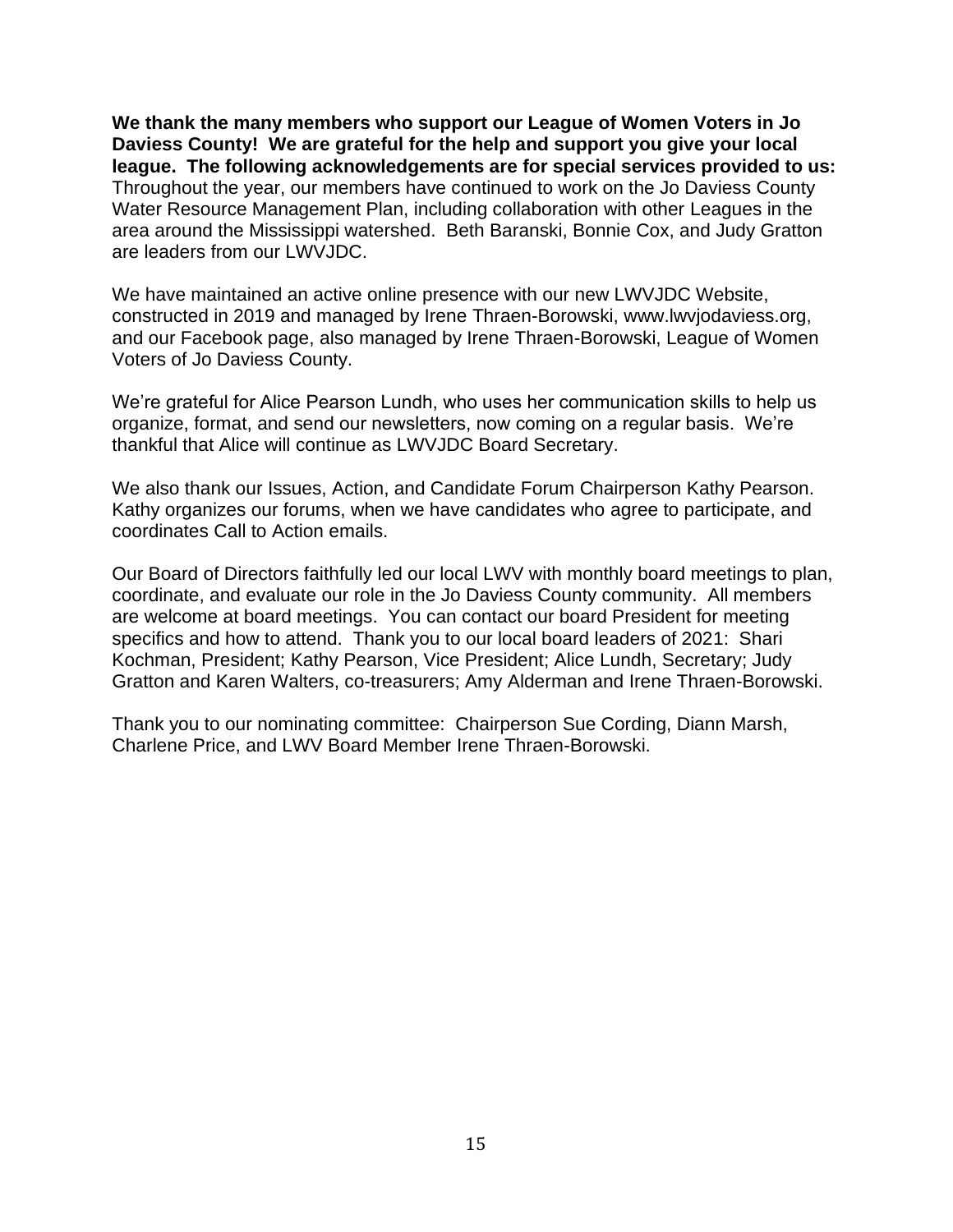# 2021 Budget

| LWV of JO DAVIESS COUNTY                     |             |                     |             |
|----------------------------------------------|-------------|---------------------|-------------|
| <b>BUDGET 2021</b>                           |             |                     |             |
|                                              |             |                     |             |
| <b>INCOME</b>                                | BUDGET 2020 | <b>ACTUALS 2020</b> | BUDGET 2021 |
|                                              |             | through 10/31/2020  |             |
| <b>ANNUAL MEETING</b>                        | \$600.00    | \$580.00            | \$0.00      |
| <b>COUNTRY FAIR</b>                          | \$1,000.00  | \$0.00              | \$1,500.00  |
| <b>GIFTS/CONTRIBUTIONS</b>                   | \$350.00    | \$72.25             | \$350.00    |
| <b>MEMBER DUES</b>                           | \$2,910.00  | \$1,647.96          | \$2,800.00  |
| <b>GARAGE SALE</b>                           | \$1,500.00  | \$0.00              | \$1,000.00  |
| MISCELLANEOUS INCOME                         | \$200.00    | \$0.00              | \$100.00    |
| <b>TOTAL INCOME</b>                          | \$6,560.00  | \$2,300.21          | \$5,750.00  |
| <b>EXPENSES</b>                              |             |                     |             |
| <b>ANNUAL MEETING</b>                        | \$800.00    | \$699.60            | \$619.40    |
| <b>AUDIT</b>                                 | \$0.00      | \$0.00              | \$0.00      |
| <b>CHAMBER OF COMMERCE DUES &amp; DINNER</b> | \$200.00    | \$95.00             | \$200.00    |
| <b>COUNTRY FAIR</b>                          | \$600.00    | \$0.00              | \$650.00    |
| <b>DUES ASSISTANCE</b>                       | \$60.00     | \$60.00             | \$60.00     |
| <b>GARAGE SALE</b>                           | \$50.00     | \$0.00              | \$50.00     |
| GIFTS/CONTRIBUTIONS                          | \$100.00    | \$0.00              | \$100.00    |
| <b>GENERAL OPERATIONS</b>                    | \$100.00    | \$0.00              | \$100.00    |
| <b>LWVIL CONVENTION</b>                      | \$0.00      | \$0.00              | \$1,500.00  |
| <b>LWVIL INSURANCE</b>                       |             | \$46.00             | \$80.00     |
| LWVIL 100TH FUNDRAISER                       | \$334.00    | \$0.00              | \$0.00      |
| 100TH ANNIVERSARY OF WOMEN'S SUFFRAGE        |             |                     |             |
| <b>CONTEST AWARDS</b>                        | \$220.00    | \$0.00              | \$0.00      |
| <b>LWVUS CONVENTION</b>                      | \$1,200.00  | \$100.00            | \$0.00      |
| MEMBERSHIP/LEADERSHIP DEVELOPMENT            | \$500.00    | \$0.00              | \$500.00    |
| <b>MOCK ELECTIONS</b>                        | \$300.00    | \$0.00              | \$0.00      |
| <b>ONLINE MEDIA</b>                          | \$250.00    | \$0.00              | \$250.00    |
| PER MEMBER PAYMENTS-US&IL                    | \$3,570.00  | \$2,656.00          | \$4,224.00  |
| <b>POSTAGE</b>                               | \$0.00      | \$0.00              | \$0.00      |
| PROGRAM/PUBLIC EVENTS                        | \$800.00    | \$0.00              | \$500.00    |
| <b>PRINTING</b>                              | \$300.00    | \$0.00              | \$150.00    |
| <b>UMRR ILO</b>                              | \$25.00     | \$25.00             | \$25.00     |
| <b>VOTER SERVICES</b>                        | \$300.00    | \$0.00              | \$150.00    |
| <b>WEBSITE</b>                               | \$0.00      | \$0.00              | \$0.00      |
| <b>TOTAL EXPENSES</b>                        | \$9,709.00  | \$3,681.60          | \$9,158.40  |
|                                              |             |                     |             |
| <b>BUDGET DEFICIT</b>                        | \$3,149.00  | \$1,381.39          | \$3,408.40  |
| CHECKING ACCOUNT BALANCE 12-31-19            |             | \$7,179.16          |             |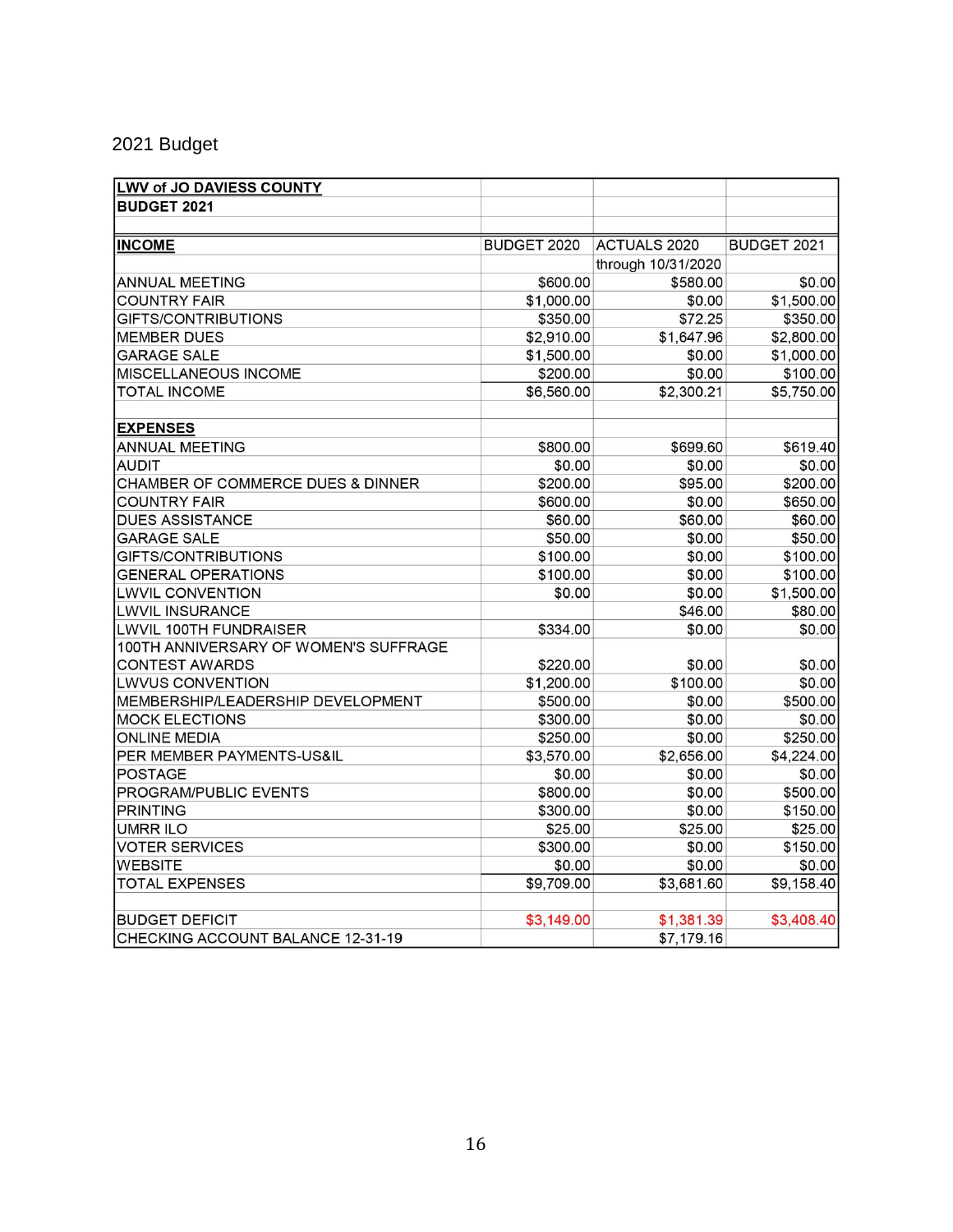# Proposed 2022 Budget

| LWV of JO DAVIESS COUNTY              |             |                     |                     |
|---------------------------------------|-------------|---------------------|---------------------|
| BUDGET January 1, 2022-June 30, 2022  |             |                     |                     |
|                                       |             |                     |                     |
| <b>INCOME</b>                         | BUDGET 2021 | <b>ACTUALS 2021</b> | BUDGET JUNE 30,2022 |
|                                       |             | through 9/8/2021    |                     |
| <b>ANNUAL MEETING</b>                 | \$0.00      | \$0.00              | \$0.00              |
| <b>COUNTRY FAIR</b>                   | \$1,500.00  | \$0.00              | \$0.00              |
| GIFTS/CONTRIBUTIONS                   | \$350.00    | \$373.60            | \$150.00            |
| <b>MEMBER DUES</b>                    | \$2,800.00  | \$2,525.94          | \$0.00              |
| <b>GARAGE SALE</b>                    | \$1,000.00  | \$2,353.81          | \$0.00              |
| MISCELLANEOUS INCOME                  | \$100.00    | \$200.00            | \$100.00            |
| <b>TOTAL INCOME</b>                   | \$5,750.00  | \$5,453.35          | \$250.00            |
| <b>EXPENSES</b>                       |             |                     |                     |
| <b>ANNUAL MEETING</b>                 | \$619.40    | \$350.00            | \$150.00            |
| <b>AUDIT</b>                          | \$0.00      |                     | \$0.00 DELETE       |
| CHAMBER OF COMMERCE DUES & DINNER     | \$200.00    | \$0.00              | \$0.00              |
| <b>COUNTRY FAIR</b>                   | \$650.00    | \$20.00             | \$20.00             |
| <b>DUES ASSISTANCE</b>                | \$60.00     | \$60.00             | \$0.00              |
| <b>GARAGE SALE</b>                    | \$50.00     | \$144.00            | \$0.00              |
| GIFTS/CONTRIBUTIONS                   | \$100.00    | \$54.00             | \$100.00            |
| <b>GENERAL OPERATIONS</b>             | \$100.00    | \$0.00              | \$100.00            |
| <b>LWVIL CONVENTION</b>               | \$1,500.00  | \$40.00             | \$0.00              |
| <b>LWVIL INSURANCE</b>                | \$80.00     | \$0.00              | \$100.00            |
| LWVIL 100TH FUNDRAISER                | \$0.00      |                     | \$0.00 DELETE       |
| 100TH ANNIVERSARY OF WOMEN'S SUFFRAGE |             |                     |                     |
| <b>CONTEST AWARDS</b>                 | \$0.00      |                     | \$0.00 DELETE       |
| LWVUS CONVENTION                      | \$0.00      | \$0.00              | \$100.00            |
| MEMBERSHIP/LEADERSHIP DEVELOPMENT     | \$500.00    | \$0.00              | \$250.00            |
| <b>MOCK ELECTIONS</b>                 | \$0.00      | \$0.00              | \$0.00              |
| <b>ONLINE MEDIA</b>                   | \$250.00    | \$0.00              | \$250.00            |
| PER MEMBER PAYMENTS-US&IL             | \$4,224.00  | \$2,784.00          | \$0.00              |
| <b>POSTAGE</b>                        | \$0.00      | \$0.00              | \$60.00             |
| PROGRAM/PUBLIC EVENTS/MENTAL HEALTH   | \$500.00    | \$0.00              | \$750.00            |
| <b>PRINTING</b>                       | \$150.00    | \$144.60            | \$150.00            |
| <b>UMRR ILO</b>                       | \$25.00     | \$25.00             | \$25.00             |
| <b>VOTER SERVICES</b>                 | \$150.00    | \$0.00              | \$0.00              |
| <b>WEBSITE</b>                        | \$0.00      | \$0.00              | \$540.00            |
| <b>TOTAL EXPENSES</b>                 | \$9,158.40  | \$3,621.60          | \$2,595.00          |
|                                       |             |                     |                     |
| <b>BUDGET DEFICIT</b>                 | \$3,408.40  |                     | \$2,345.00          |
| CHECKING ACCOUNT BALANCE 12-31-20     | \$7,669.05  |                     |                     |
| CHECKING ACCOUNT BALANCE 9-8-21       | \$9,560.80  |                     |                     |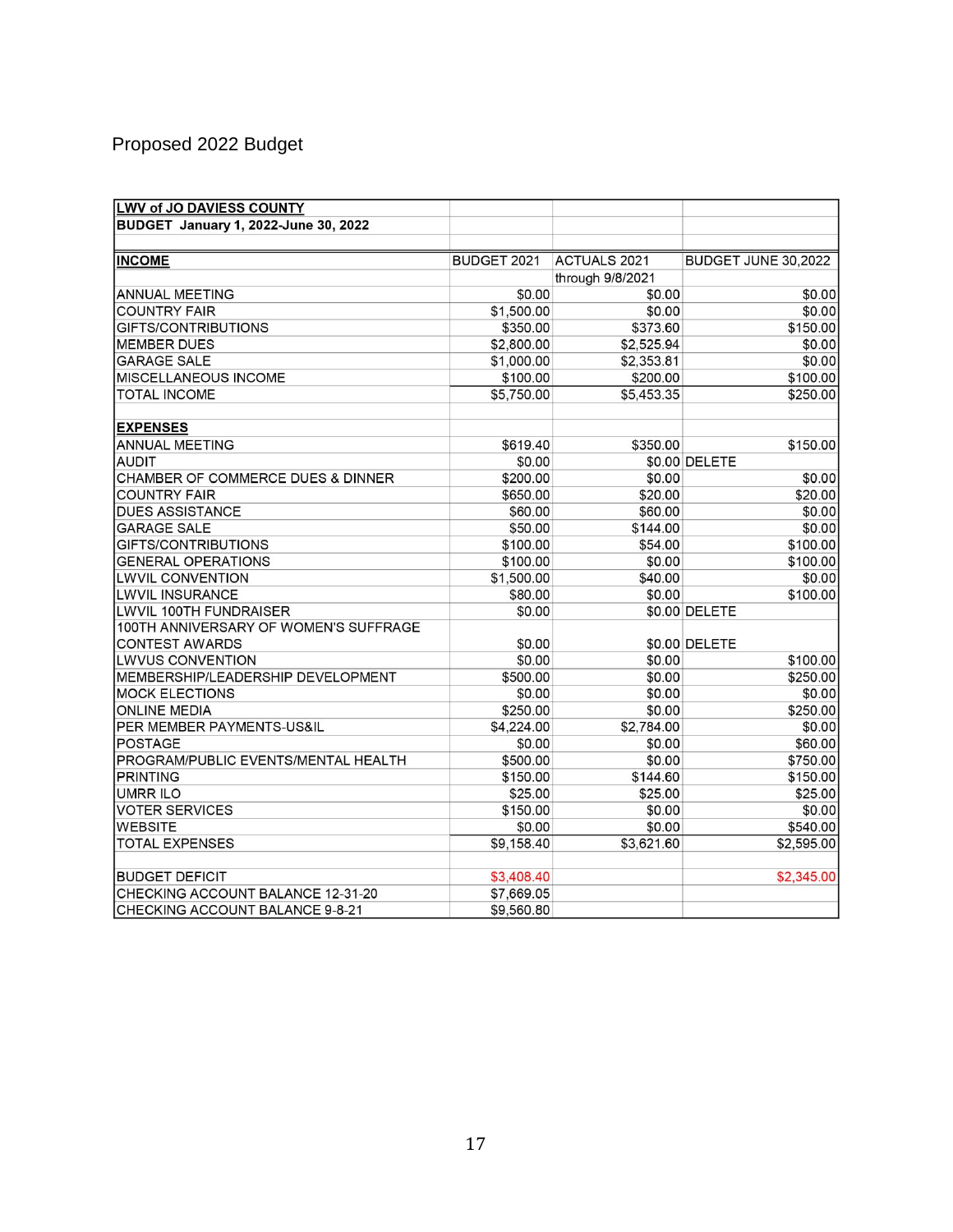#### **LWVJDC Where We Stand Our Program Positions**

#### PREVENTION AND EARLY INTERVENTION MENTAL HEALTH SERVICES IN JO DAVIESS COUNTY

#### Position:

The League supports legislation, funding, and administration of a wide range of prevention and early intervention mental health services in order to meet the needs of the residents of Jo Daviess County. These services should be provided by qualified personnel working for private and governmental agencies and organizations, as well as individual health care providers. The League supports the use of all possible funding sources, but favors a strong base of continuous local funding. (Late 1980s)

#### PLANNING AND ZONING: STUDY OF LAND USE PLANNING AND PRACTICES IN JO DAVIESS COUNTY

Position:

The League supports the principles of sound land use planning and zoning to guide growth management in Jo Daviess County. A zoning ordinance should make adequate provision for open space and buffer zones to preserve the rural character of the county, and for the removal of abandoned and non-conforming signs. Group homes should be permitted in residential districts. The League supports the hiring of a full time professional zoning administrator who meets high and clearly defined qualifications. (1988)

#### GROUNDWATER CONTAMINATION AND THE POTENTIAL FOR CONTAMINATION IN JO DAVIESS COUNTY

Position:

The League supports a wide range of measures to control potential sources of groundwater contamination in Jo Daviess County. Both existing and future county and city ordinances which influence groundwater quality should be consistently enforced. The League supports efforts to educate residents of Jo Daviess County about groundwater contamination and methods to reduce potential sources of contamination. The League opposes local control of landfill operations. (1991)

Re-adopted: February 2021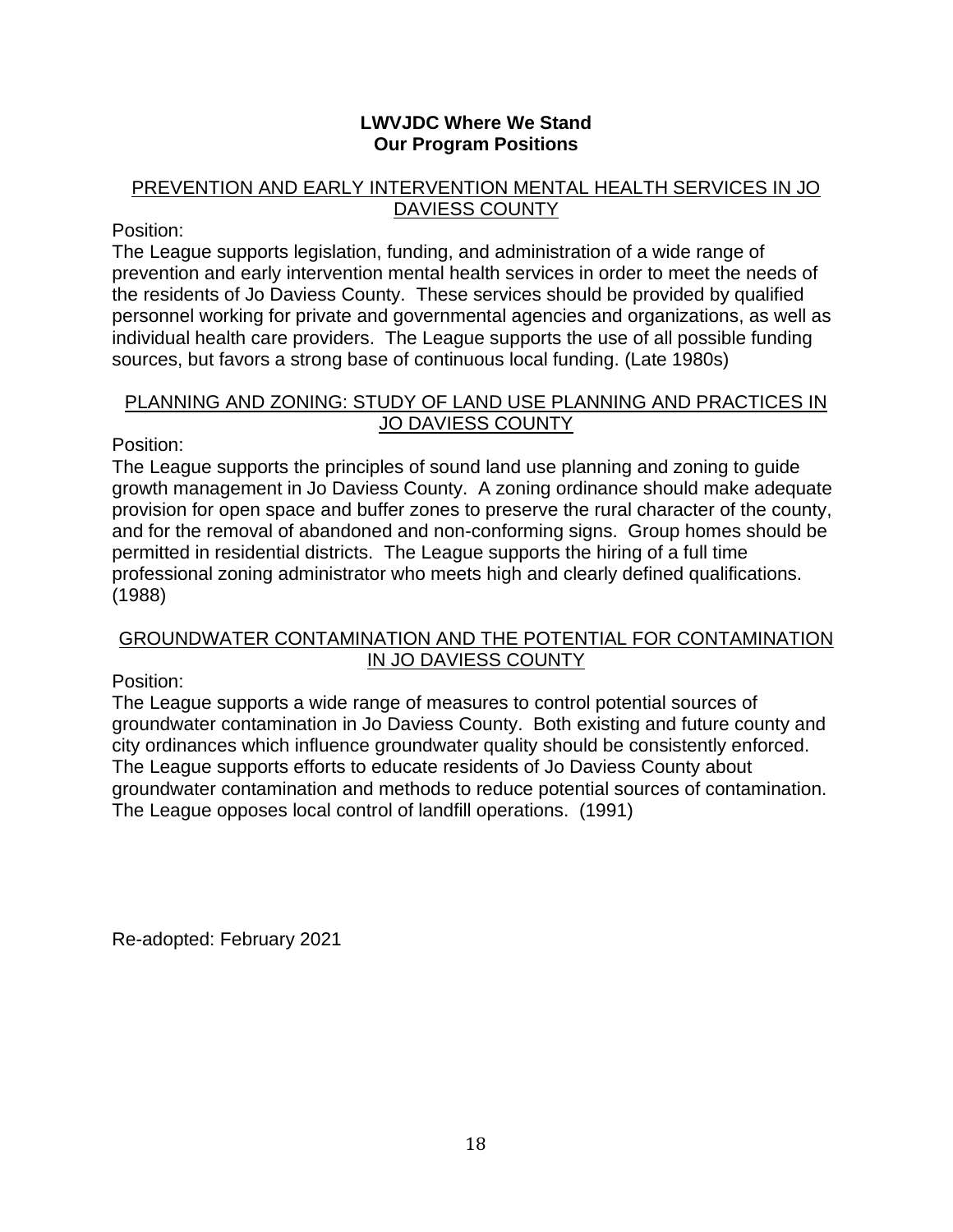# *LWV of JDC SUGGESTED PROGRAM for 2022*

#### **1. Access to Mental Health Services in Jo Daviess County**

- a. Research mental health services currently available
- b. Increase knowledge of how to access services

#### **Program Position Basis:**

The League supports legislation, funding, and administration of a wide range of prevention and early intervention mental health services in order to meet the needs of the residents of Jo Daviess County. These services should be provided by qualified personnel working for private and governmental agencies and organizations, as well as individual health care providers. The League supports the use of all possible funding sources but favors a strong base of continuous local funding. (Late 1980s)

#### **2. Natural Resources**

- a. Continue local water quality projects as outlined in the Jo Daviess County Water Resource Management Plan's Action Plan.
- b. Continue work on curbing nutrient pollution.

#### **Program Position Basis:**

"LWVIL Where We Stand 2011-2013", pg. 34: Support measures to reduce pollution to protect surface water, groundwater and drinking water.

LWVJDC Position: The League supports a wide range of measures to control potential sources of groundwater contamination in Jo Daviess County. Both existing and future county and city ordinances which influence groundwater quality should be consistently enforced. The League supports efforts to educate residents of Jo Daviess County about groundwater contamination and methods to reduce potential sources of contamination. The League opposes local control of landfill operations. (1991)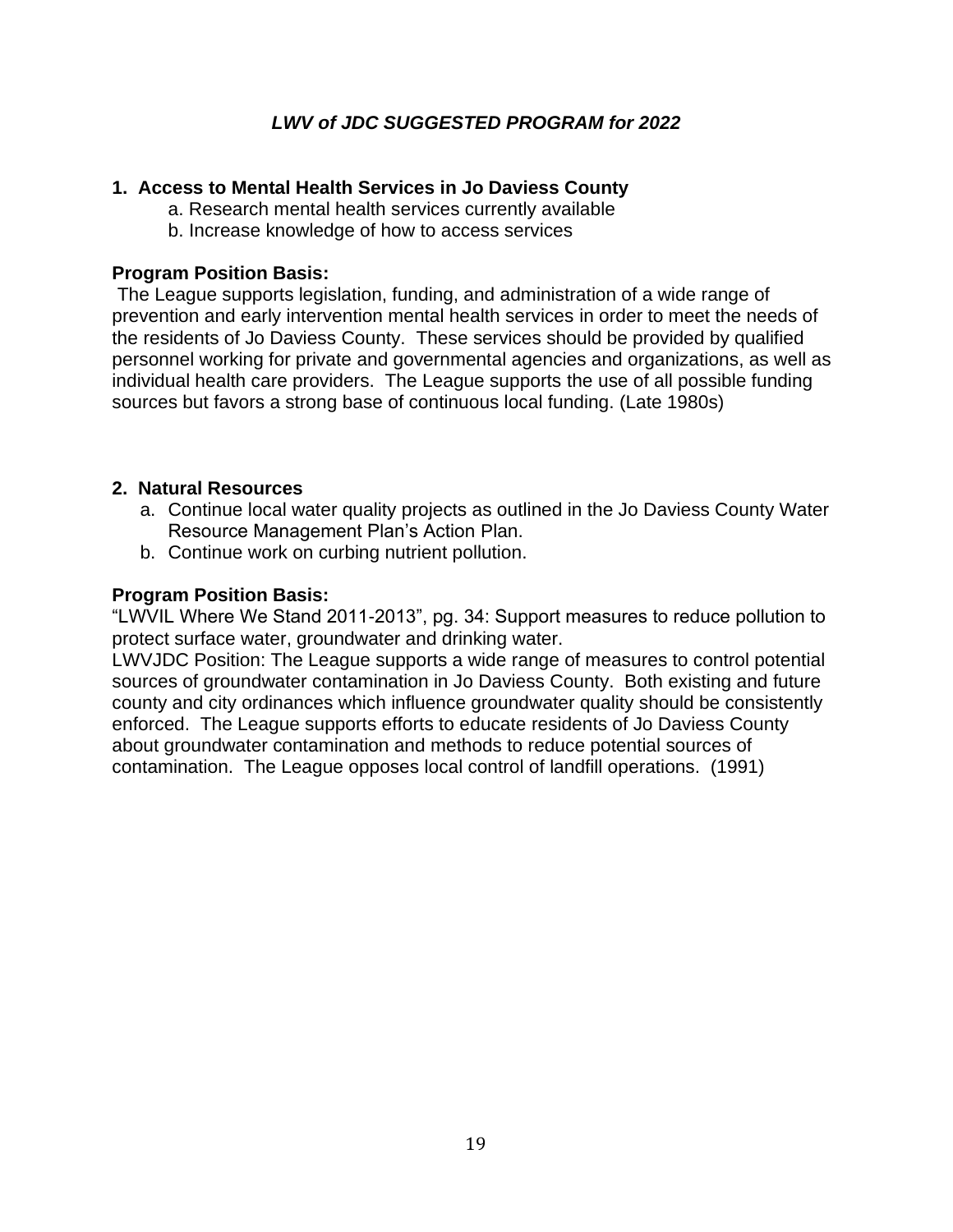#### **League of Women Voters: Jo Daviess County Proposed Slate of Officers FOR JANUARY 1-JUNE 30, 2022 Annual Meeting: November 6, 2021**

#### **Board Positions:**

- President: Shari Kochman
- 1<sup>st</sup> VP (Action and Voter Services): Kathy Pearson
- Secretary: Alice Lundh
- Treasurer: Judy Gratton
- At-Large Director: Janet Eggleston
- At-Large Director: Irene Thraen-Borowski

Nominating Committee:

Sue Cording

Diann Marsh

Charlene Price

Representative from Board of Directors: Irene Thraen-Borowski

Respectfully submitted by Nominating Committee: Sue Cording, Charlene Price, Diann Marsh, Irene Thraen-Borowski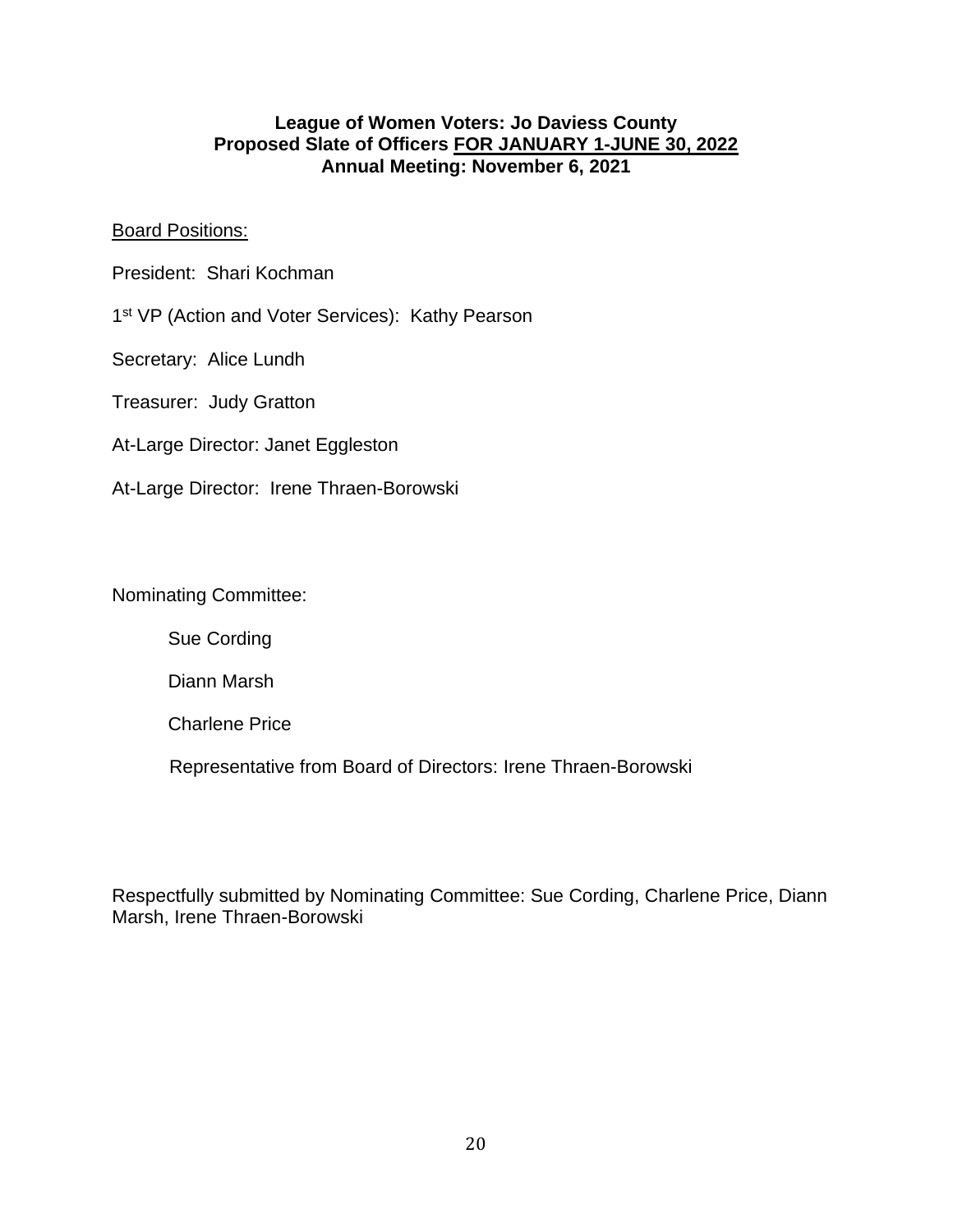# **Proposed 2022 Calendar**

**All LWV events are either virtual or tentative for 2022 and may fluctuate based on the science and safety for our members, as well as the public at large.** 

**Watch for details in the bi-monthly digital newsletter, Facebook page, and on our website. \* Changes and updates will be posted on these platforms.**

| February 2    | <b>Book Club</b>                                                                   |
|---------------|------------------------------------------------------------------------------------|
| February      | Coffee and Conversations: A meeting for New and Prospective Members                |
| March         | <b>Possible Candidate Forums for Local Elections</b>                               |
| April 6       | <b>Book Club</b>                                                                   |
| April 22      | Earth Day, LWV Booth---LWVJDC Voter Registration Table                             |
| May           | <b>Annual Meeting</b>                                                              |
| Summer        | <b>LWVJDC Garage Sale</b>                                                          |
| June 1        | <b>Book Club</b>                                                                   |
| June 23 - 26  | LWVUS Convention (Hybrid, in-person component in Denver)                           |
|               | *likely events in our 2022-2023 fiscal year if the fiscal year change is approved. |
| August 3      | <b>Book Club</b>                                                                   |
| October 5     | <b>Book Club</b>                                                                   |
| October 8 - 9 | Jo Daviess Country Fair and LWV Fudge Booth                                        |
| October       | Possible Candidates Forum for State & National Elections                           |

December 7 Book Club

Continued work through the year on the LWV led "Water Resource Management Plan" for Jo Daviess County and coordinated actions with the LWVIL, LWVUS, and LWV—Upper Mississippi River Region ILO.

All Members are invited to attend monthly board meetings. Contact the board president for specific information.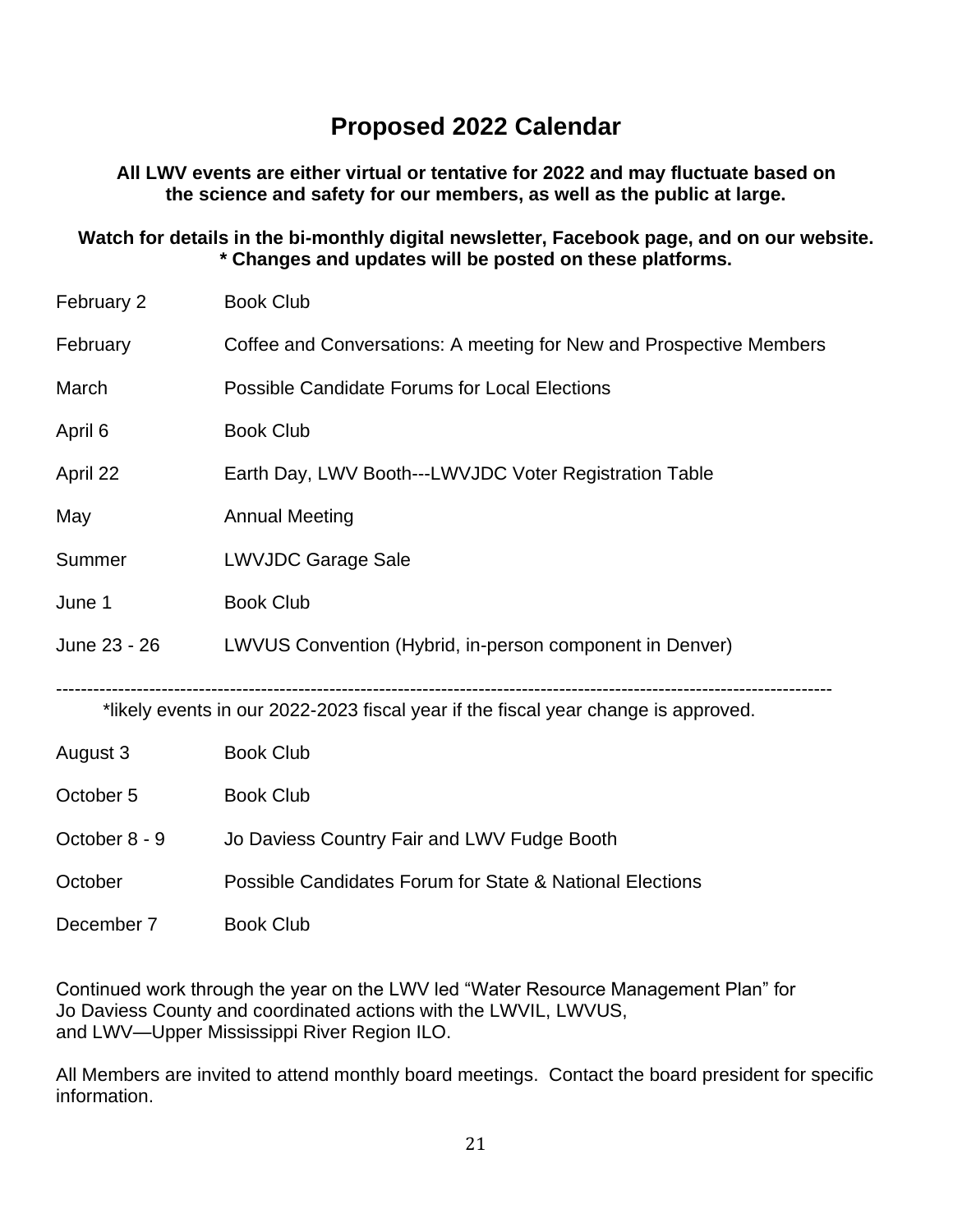#### **LEAGUE OF WOMEN VOTERS OF JO DAVIESS COUNTY BYLAWS**

# ARTICLE I

Sec. 1 Name. The name of this organization shall be the League of Women Voters of Jo Daviess County, hereinafter referred to in these bylaws as LWVJDC. The LWVJDC is an integral part of the League of Women Voters of the United States and of the League of Women Voters of Illinois.

## ARTICLE II

- Sec. 1 Purposes. The purposes of the League of Women Voters of Jo Daviess County are to promote political responsibility through informed and active participation of citizens in government and to act on selected governmental issues.
- Sec. 2 Policy. The League of Women Voters of Jo Daviess County shall not support or oppose any political party or candidate.

# ARTICLE III

#### Membership

- Sec. 1 Eligibility. Any person who subscribes to the purposes and policy of the League shall be eligible for membership.
- Sec. *2* Types of Membership.

a. Voting Members. Persons at least 16 years of age who join the League shall be voting members of local Leagues, state Leagues and of the LWVUS as follows: 1. Individuals who live within an area of a local League may join that League or any other local League; 2. Those who reside outside the area of any local League may join a local League or shall be state members-atlarge; 3.Those who have been members of the League for 50 years or more shall be life members excused from the payment of dues.

b. Associate members. All others who join the League shall be associate members.

#### ARTICLE IV Board of Directors

Sec. 1 Number, Manner of Selection and Terms of Office. The Board of Directors shall consist of the elected officers of the League and no more than four appointed directors, as they deem necessary to carry out the work of the League. The terms of office of the appointed directors shall be one year and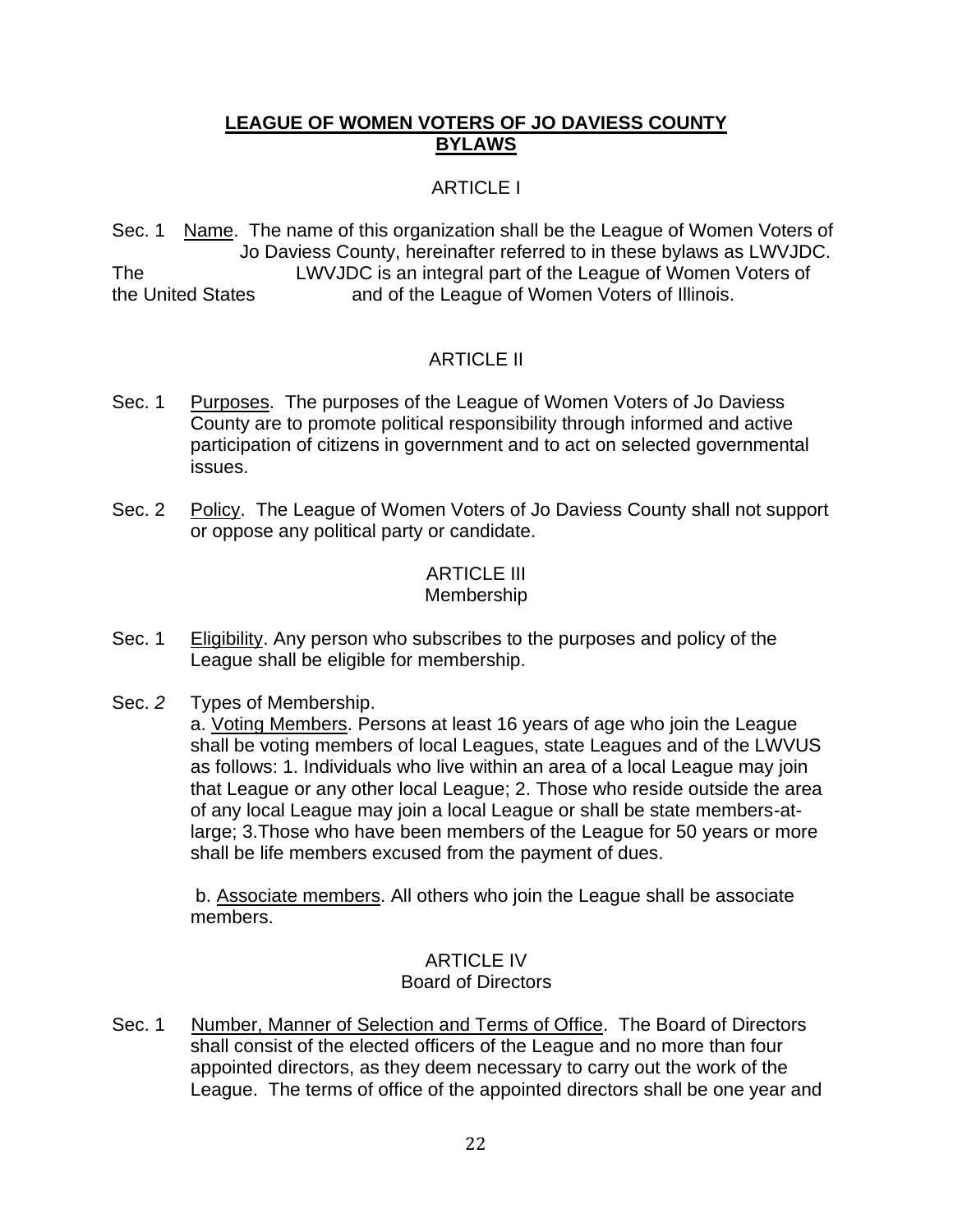shall expire at the conclusion of the next Annual Meeting. The terms of office of the elected officers shall begin following the annual meeting at which the officers were elected.

- Sec. 2 Qualifications. No person shall be elected or appointed or shall continue to serve as an officer or director of this organization unless that person is a voting member of the League of Women Voters of Jo Daviess County.
- Sec. 3 Vacancies. Any vacancy occurring in the Board of Directors by reason of the resignation, death, or disqualification of an officer or elected member may be filled, until the next Annual Meeting, by a majority vote of the remaining members of the Board of Directors. Three consecutive absences from a Board meeting by any member without a valid reason shall be deemed a resignation.

#### Sec. 4 Powers and Duties.

a) The Board of Directors shall have full charge of the property and business of the organization, with full power and authority to manage general membership. The Board of Directors shall plan and direct the work necessary to carry out the Program adopted by the national convention, the state convention, and the Annual meeting. The Board shall create and designate such special committees as it may deem necessary. b) Appointed directors shall accept portfolios as designated by the President and the Board.

- Sec. 5 Meetings. There shall be at least nine regular meetings of the Board of Directors annually. The President or Co-Presidents may call special meetings of the Board of Directors and shall call a special meeting upon the written request of three members of the Board. Meetings and votes may be conducted electronically, as needed, and quorum rules shall apply to such meetings. A quorum shall consist of 50% plus one of the Board of Directors.
- Sec. 6 Executive Committee. The officers shall constitute an executive committee which shall meet at the call of the President or Co-Presidents or any other two officers.

#### ARTICLE V **Officers**

Sec. 1 Enumeration and Election of Officers. The elected officers of the League of Women Voters of Jo Daviess County shall be a President or Co-Presidents, a First Vice-President, a Second Vice-President, Third Vice-President, a Secretary and a Treasurer, who shall be elected for terms of one year by the general membership at the Annual Meeting and shall take office immediately.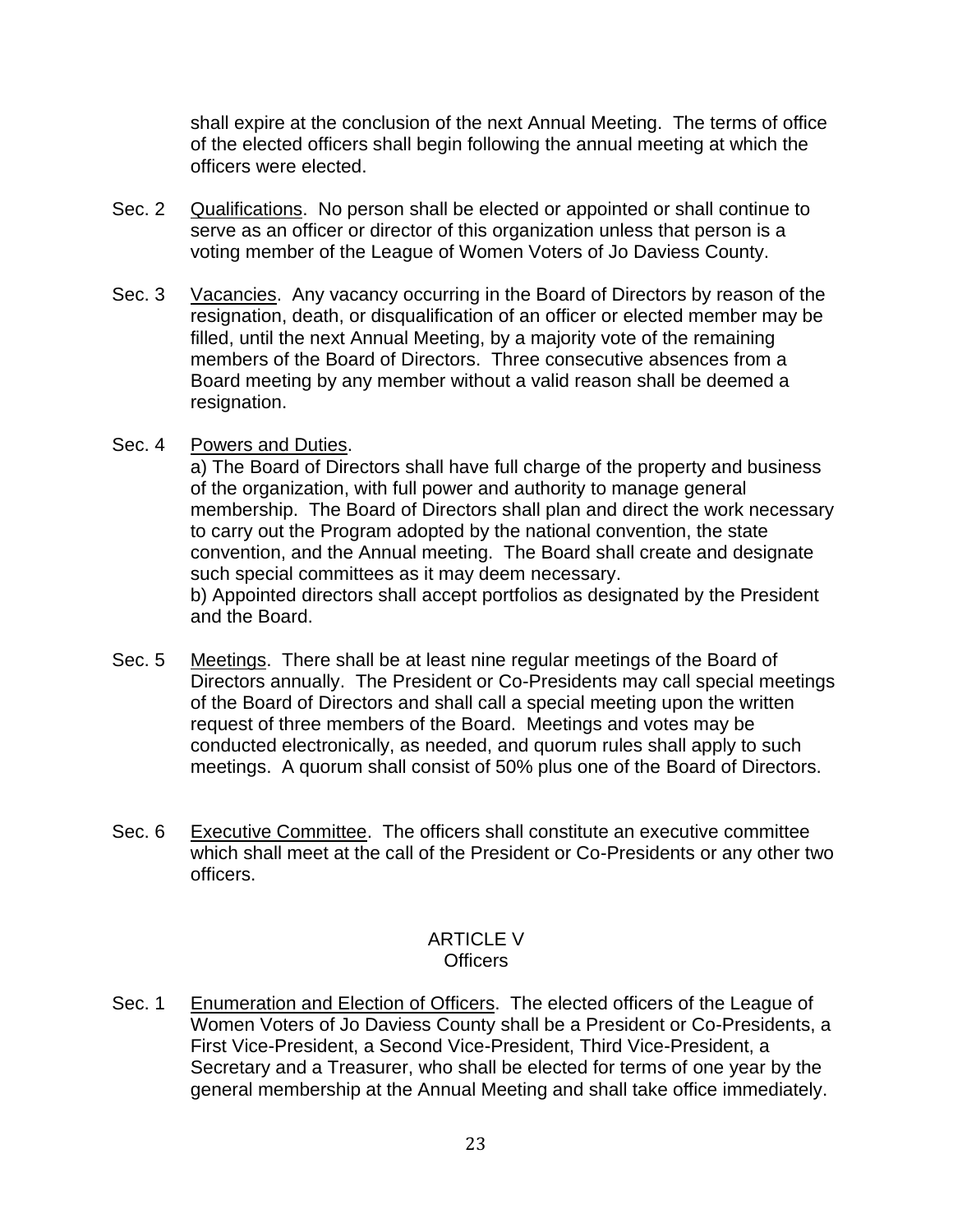- Sec. 2 The President or Co-Presidents. The President or a Co-President shall preside at all meetings of the organization and of the Board of Directors. The President or a Co-President may, in the absence or disability of the Treasurer appoint a director in their stead, sign or endorse checks, drafts and notes, and shall be, ex officio, a member of all committees except the Nominating Committee. The President or Co-Presidents shall have such usual powers of supervision and management as may pertain to the office and perform such duties as may be designated by the Board.
- Sec. 3 The Vice-Presidents. There may be three Vice-Presidents. The First Vice-President shall, in the event of absence, disability or death of the President, possess all the powers and perform all the duties of that office until such time as the Board of Directors shall select one of its members to fill the vacancy until the next Annual Meeting. The Vice-Presidents shall perform such other duties as the President and the Board may designate.
- Sec. 4 Secretary. The Secretary shall keep minutes of the Annual Meeting and all of the meetings of the Board, and shall notify all Officers and Directors of their election. The Secretary shall sign, with the President or a Co-President, all contracts and other instruments when so authorized by the Board of Directors, and shall perform such other functions as may be incidental to the office.
- Sec. 5 Treasurer. The Treasurer shall collect and receive all monies due and shall be the custodian of these monies, shall deposit them in a bank designated by the Board of Directors, and shall disburse the same only upon order of the Board. The Treasurer shall present statements to the Board at its regular meetings and an annual report to the Annual Meeting.

#### **ARTICLE VI** Executive Committee

- Sect.1 The currently elected officers shall comprise an Executive Committee.
- Sect. 2 This Executive Committee shall have full charge of the property and business of the organization, with full power and authority to manage general membership. The Executive Committee shall plan and direct the work necessary to carry out the Program adopted by the national convention, the state convention, and the Annual Meeting. The Executive Committee shall create and designate such special committees as it may deem necessary.
- Sect. 3 The Executive Committee may add members to its committee as it deems fit.
- Sect. 4 There shall be as many meetings of the Executive Committee as deemed necessary. Meetings can be called by at least two Executive Committee members. A quorum will be a majority of Executive Committee members.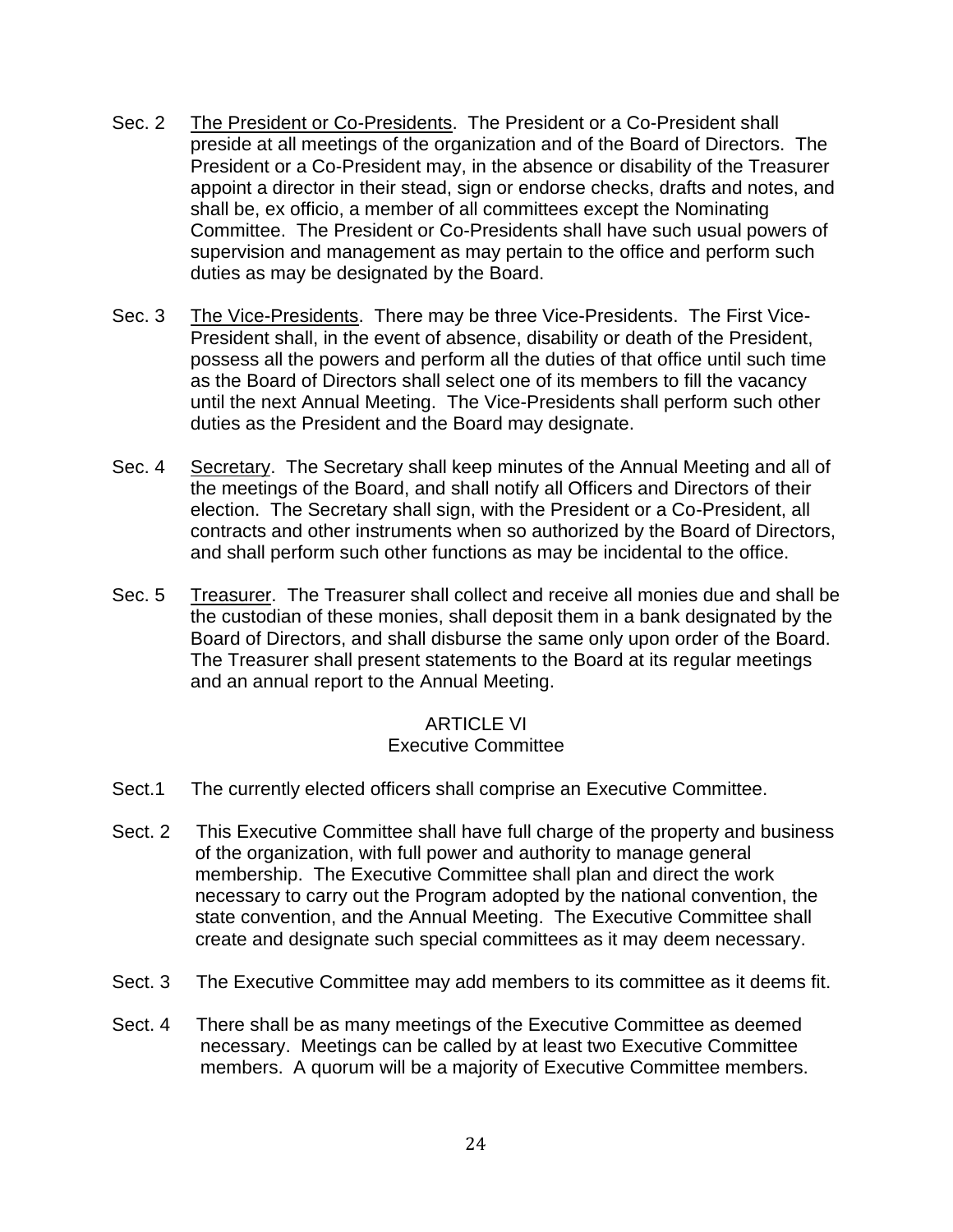#### ARTICLE VII Financial Administration

#### *\*The bolded, italicized, red sections are the proposed changes to be voted on at Annual Meeting.*

Sec. 1 Fiscal Year. The Fiscal Year of the League of Women Voters of Jo Daviess County shall commence on January 1st of each year.

#### *Sec. 1 Fiscal Year. The Fiscal Year of the League of Women Voters of Jo Daviess County shall commence on July 1st of each year.*

- Sec. 2 Dues. The dues, to be set at the annual meeting, shall be payable annually on or by the annual meeting. When two or more members reside at the same address in a common household, the payment determined by the Annual Meeting shall be made for the first member; a payment equal to one-half the dues shall be paid for each other member. The Board shall set the policy regarding the dates after January 1 at which new members shall pay only onehalf dues or no dues until the following fiscal year. Any member who fails to pay dues within three months after they become payable shall be dropped from the membership rolls.
- Sec. 3 Budget. A budget for the ensuing year, approved by the Board, shall be submitted to the Annual Meeting for adoption. The budget shall include support for the work of the League as a whole.
- Sec. 4 Budget Committee. A Budget Committee shall be appointed by the Board at least three months prior to the Annual Meeting to prepare a budget for the ensuing year. The proposed budget shall be received by all members at least two weeks before the Annual Meeting. The Treasurer shall not be eligible to serve as Chairperson of the Budget Committee.
- *Sec. 4 Budget Committee. A Budget Committee shall be appointed by the President [at least three months] prior to the Annual Meeting to prepare a budget for the ensuing year. The proposed budget following approval by the Board, shall be received by all members at least two weeks before the Annual Meeting. The Treasurer shall [not be eligible to serve as Chairperson of the Budget Committee] be an ex-officio member of the budget committee.*
- Sec. 5 Annual Audit. The Board shall arrange for an audit or review of the books each year. The auditor may be either a qualified League member or a professional. The Treasurer shall not be eligible to serve in this capacity.
- *Sec. 5 DELETE*
- Sec. 6 Dissolution. In the event of dissolution for any cause of the League of Women Voters of Jo Daviess County, after payment of all outstanding debts, all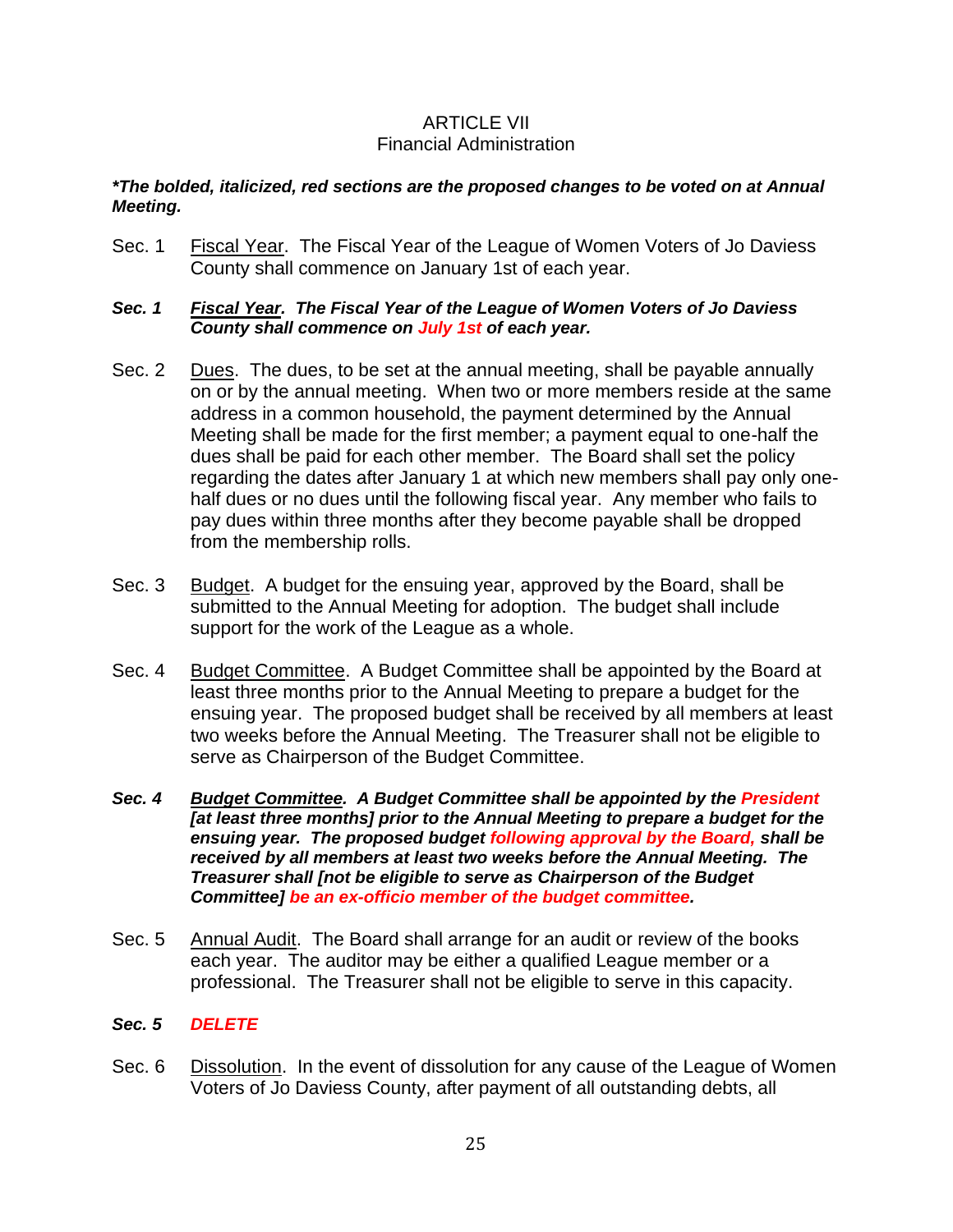monies and securities owned by the League of Women Voters of Jo Daviess County shall be paid to the League of Women Voters of Illinois.

#### ARTICLE VIII **Meetings**

- Sec. 1 General Meetings. The board shall determine the topic, time, place and purpose of general meetings and shall notify members of such meetings.
- Sec. 2 Annual Meetings. An Annual Meeting shall be held each year. The exact date shall be determined by the Board**.** The Annual Meeting shall:
	- a) adopt a local program for the ensuing year,
	- b) elect officers and directors and members of the Nominating Committee
	- c) adopt an adequate budget, and
	- d) transact such other business as may properly come before it.
- Sec. 3 Minutes. The Board of Directors shall approve the minutes of the Annual Meeting at their first Board Meeting following the Annual Meeting.
- Sec. 4 Quorum. For all General Meetings and the Annual Meeting, twenty percent of the voting membership shall constitute a quorum.

## **ARTICLE IX**

#### Nominations and Elections

- Sec. 1 Nominating Committee. The Nominating Committee shall consist of at least three, but not more than five members, with at least one member from the Board of Directors and the remaining committee members from the general membership. Nominations for these offices shall be made by the current nominating committee. The committee shall be elected at the annual meeting. Any member may send suggestions for nominations to this committee, whose function is to prepare a slate of nominations for Officers and Directors and the succeeding Nominating Committee to be voted on at the Annual Meeting. Any vacancy on the Nominating Committee shall be filled by the Board of Directors.
- Sec. 2 Report of Nominating Committee and Nominations from the Floor. The report of the Nominating Committee of its nominations for Officers, Directors, and the members of the succeeding Nominating Committee shall be submitted to all members at least two weeks before the date of the Annual Meeting. The report of the Nominating Committee shall be presented at the Annual Meeting. Immediately following the presentation of this report, nominations may be made from the floor by any member, provided the consent of the nominee has been secured.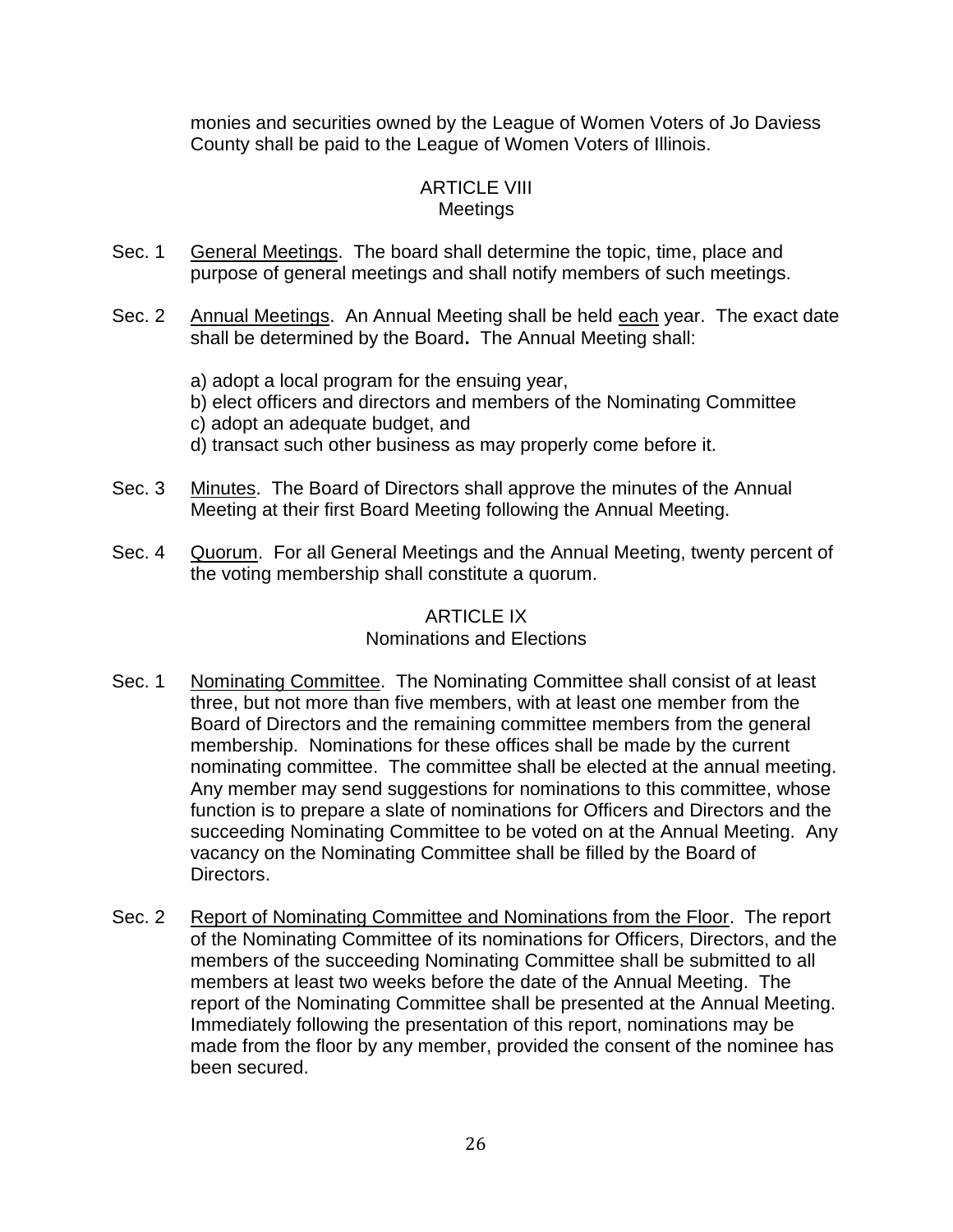Sec. 3 Elections. The election at the Annual Meeting shall be by ballot, provided that when there is but one nominee for each office, the Secretary may be instructed to cast the ballot for the entire slate. A majority of those qualified to vote and voting shall constitute an election. Absentee or proxy voting will not be permitted.

# **ARTICLE X**

#### Program

- Sec. 1 Authorization. The governmental principles adopted by the national convention, and approved by the League as a whole, constitute the authorization of the adoption of the program.
- Sec. 2 Program. The Program of the League of Women Voters of Jo Daviess County shall consist of:

a) action to protect the right to vote for every citizen, and b) those governmental issues chosen for concerted study and action.

Sec. 3 Program Making. The Annual Meeting shall act upon the Program using the following procedures:

> a) The Board of Directors shall consider the recommendations proposed by the members two months prior to the Annual Meeting and shall formulate a proposed program.

b) The proposed program shall be sent to all members at least two weeks before the Annual Meeting.

c) A majority vote of voting members present and voting at the Annual Meeting shall be required for adoption of subjects in the proposed program as presented to the Annual Meeting by the Board of Directors. However, in the case of a program item involving only one local government unit, action shall be as follows: those voting members present and voting at the Annual Meeting who live in the governmental jurisdiction involved shall vote on the motion to adopt the item. All voting members present and voting shall then have the opportunity to vote to accept or reject the proposed item.

d) Recommendations for Program submitted by members two months prior to the Annual Meeting but not recommended by the Board of Directors may be considered by the Annual Meeting provided that: 1) the Annual Meeting shall order consideration by a majority vote; and 2) the Annual Meeting shall adopt the item by a two-thirds vote.

e) When the Board of Directors determines an issue is of such a serious and urgent nature that it must be dealt with before the next regular program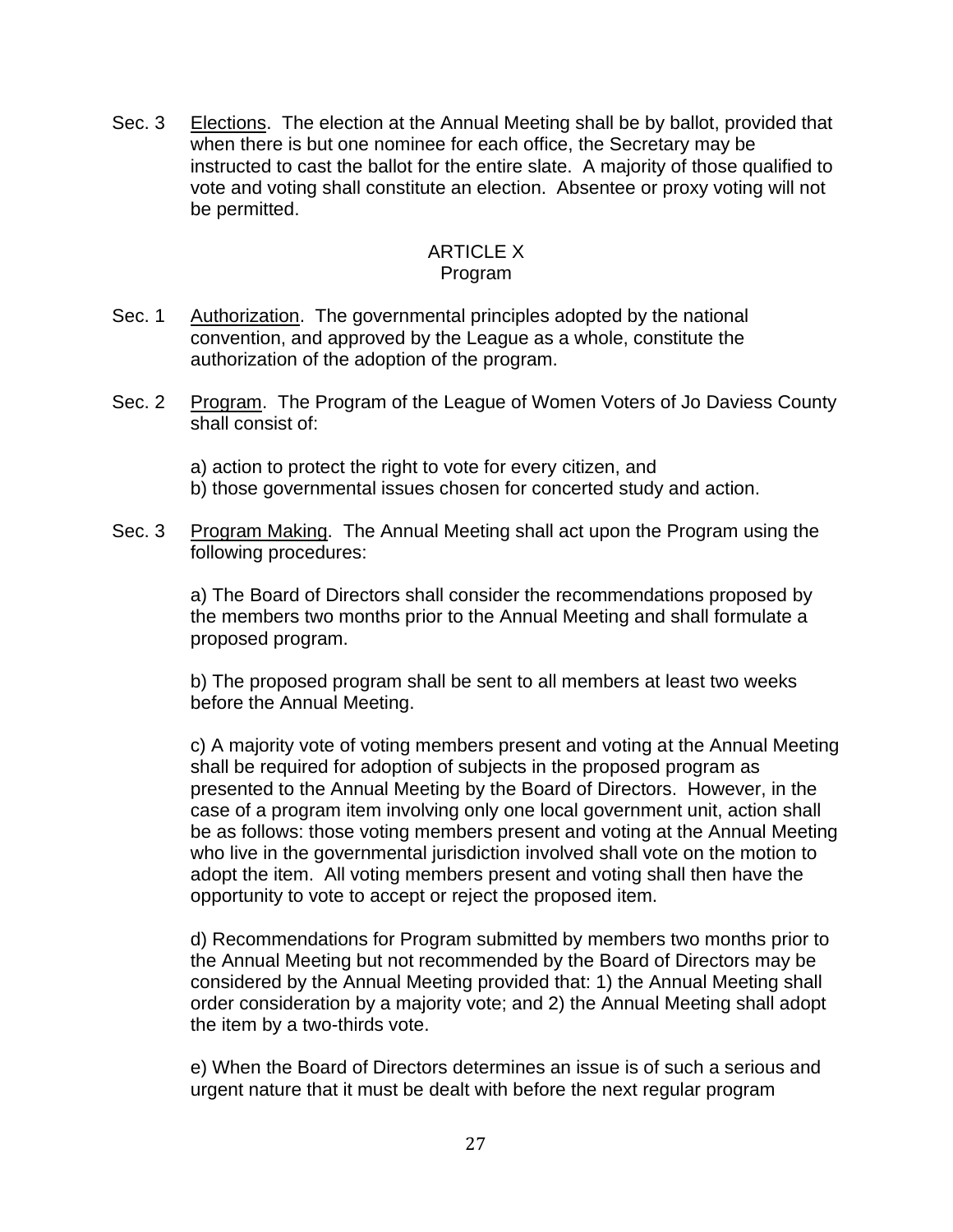adoption at the Annual Meeting, the issue may be adopted provided that: 1) information concerning the proposed change has been sent to all members at least two weeks before a general membership meeting at which the change is to be discussed and a vote is to be taken, and 2) the proposed change must be approved by a majority of those voting members present.

Sec. 4 Member Action. Members may act in the name of the League of Women Voters of Jo Daviess County only when authorized to do so by the Board of Directors.

#### ARTICLE XI

National Convention, State Convention, and State Council

- Sec. 1 National Convention. The Board of Directors at a meeting before the date on which the names of delegates must be sent to the National office shall select delegates to that Convention in the number allotted to the League of Women Voters of Jo Daviess County under the provisions of the Bylaws of the League of Women Voters of the United States.
- Sec. 2 State Conventions. The Board of Directors at a meeting before the date on which the names of the delegates must be sent to the State Office shall select delegates to that Convention in the number allotted the League of Women Voters of Jo Daviess County under the provisions of the League of Women Voters of Illinois.

#### ARTICLE XII

#### Parliamentary Authority

Sec. 1 Parliamentary Authority. The rules contained in the latest edition of Robert's Rules of Order Revised shall govern the organization in all cases to which they are applicable and in which they are not inconsistent with these By-Laws.

# ARTICLE XIII

#### Amendments

Sec. 1 Amendments. These Bylaws may be amended by a two-thirds vote of the voting members present and voting at the Annual Meeting, provided the amendments were submitted to the membership in writing at least two weeks in advance of the meeting

Approved: 2/14/82

| 4/14/1993 | 11/2006    | 1/24/2015 |
|-----------|------------|-----------|
| 04/1995   | 11/08/2007 | 3/21/2017 |
| 10/1999   | 11/2008    | 1/27/2018 |
| 11/2000   | 11/09/2010 | 1/2019    |
| 11/2001   | 01/26/2013 | 2/1/2021  |
|           |            |           |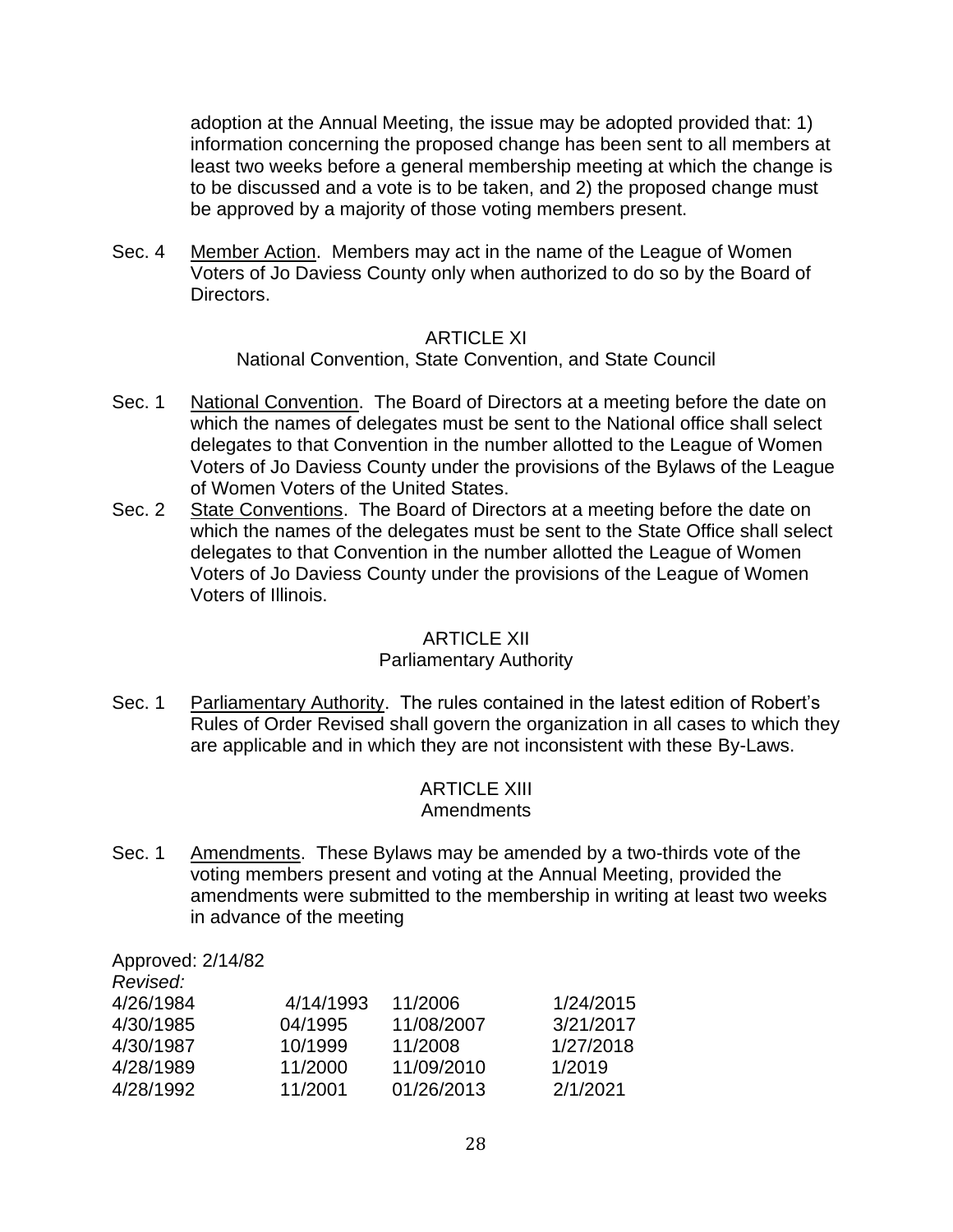# *LEAGUE GLOSSARY*

**ACTION** - The League acts (through monitoring, lobbying, litigating) on current program positions and on League Principles.

**CONSENSUS** - Member agreement reached after sustained study of an issue.

**CONCURRENCE** - Agreement with a position. Concurrence could come on recommendation of a resource committee, board decision statements and/or positions reached by another league.

**CONVENTION** – A State or national League meeting held every other year at which delegates elect officers and directors for the biennium, adopt program, make bylaws changes and adopt a budget.

**DUES** - Payment made by a member to the local League to remain a member in good standing.

**EDUCATION FUND** – The tax-deductible arm of a League that handles funds to be used only for educational purposes, not for advocacy purposes.

**GENERAL MEETING** - Meeting for membership at which a speaker is presented or action as a body is taken. At the Annual Meeting, the membership selects officers and adopts local program.

**ILO** – An Inter-League Organization, formed by local Leagues to act on issues that are beyond the local League's area in scope.

**OBSERVER CORPS** - A group of League members who sit in on community meetings and make written reports of those meetings. Observers do not participate in the meetings or speak for the League.

**PMP** - Per Member Payment is a set amount that is paid to the LWVIL and to the LWVUS each year, for each person on our memberships list.

**POSITION** - The League's point of view on an issue. Positions are broad statements which reflect the consensus at which the League arrived as a result of study. Positions are the basis for League action.

**PROGRAM** - The governmental issues chosen for concerted study and action.

**TFA** – Time for Action, a request from the LWVUS or LWVIL to take action in support of a position.

**VOTERS SERVICE** - Activities to encourage an informed and active electorate, including candidate forums, voter registration and speaker forums.